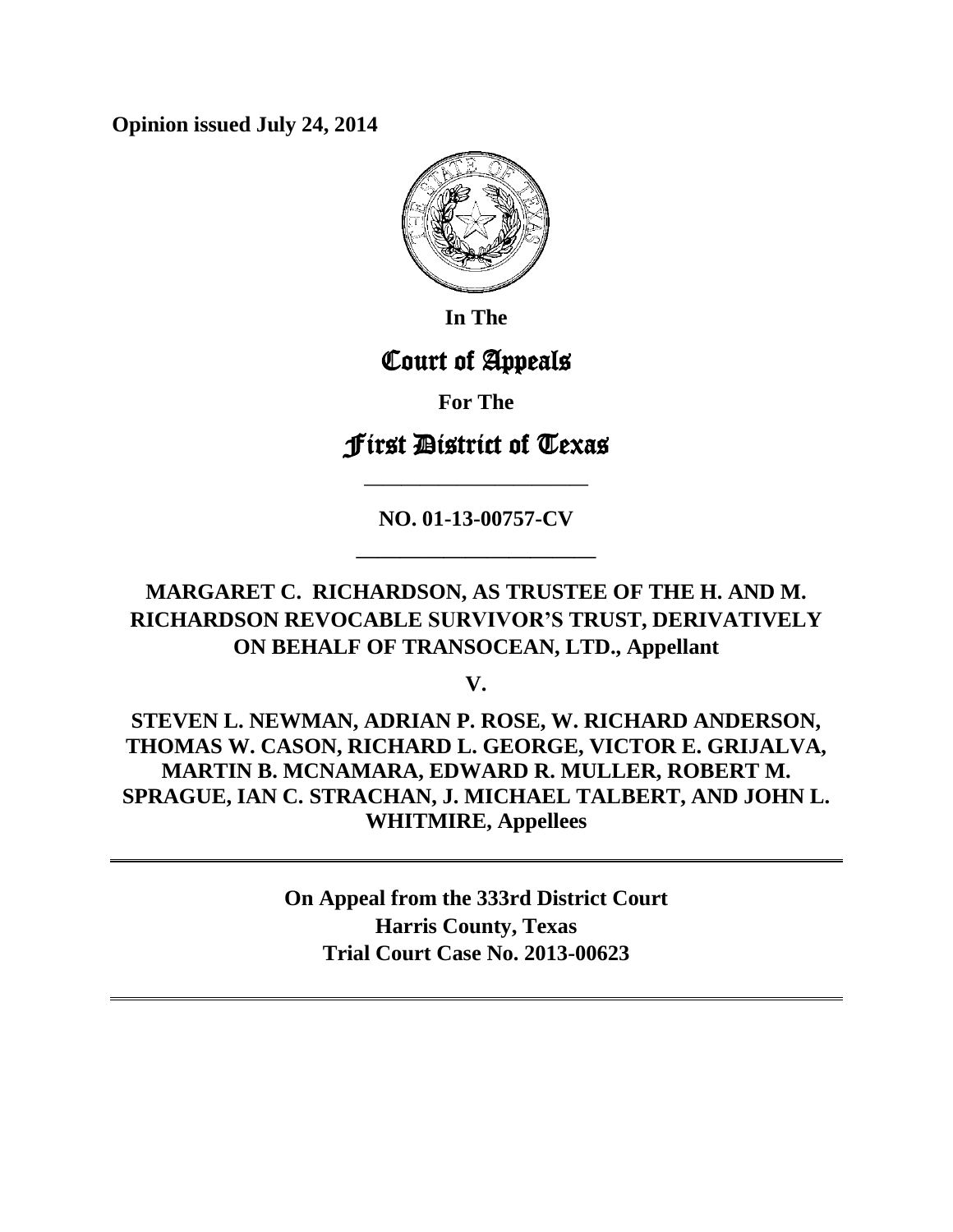### **O P I N I O N**

This appeal arises from a shareholder derivative action by appellant Margaret Richardson—as trustee of the H. and M. Richardson Revocable Survivor's Trust—against the directors of Transocean Limited, a Swiss corporation. The directors successfully moved to dismiss the case in favor of proceeding in Switzerland, which they propose as a more convenient forum. On appeal, Richardson argues that the trial court abused its discretion in weighing the forum non conveniens factors. Finding no reversible error, we affirm.

### **Background**

An American subsidiary of Transocean Limited ("Transocean") owned and operated the seagoing drilling rig *Deep Water Horizon*. In April 2010, an explosion at the rig caused a fire that ultimately sank the *Deep Water Horizon* and precipitated a widely reported oil spill in the Gulf of Mexico.

Margaret Richardson, a resident of California, filed this lawsuit derivatively on behalf of Transocean against its directors in state district court in Harris County, Texas. She alleged that the directors' actions in connection with the incident damaged the company by causing it to incur substantial costs, liability, and reputational harm. In her petition, Richardson alleged three causes of action: (1) breach of fiduciary duties of due care, good faith, and loyalty; (2) unjust enrichment to the detriment of Transocean; and (3) waste of corporate assets.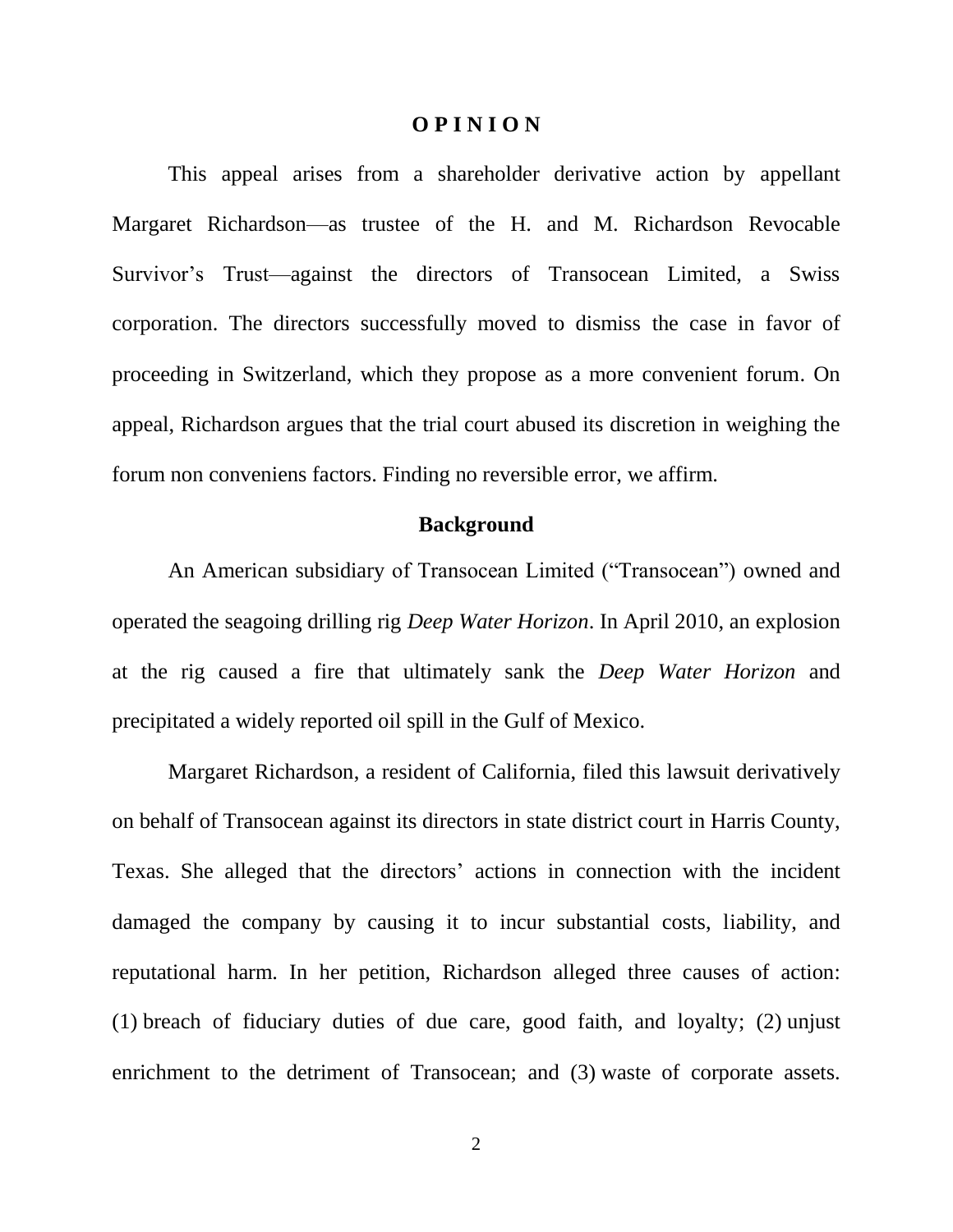Factually, Richardson alleged that Transocean and its subsidiaries have a documented history of safety, maintenance, and regulatory compliance issues similar to those involved in the *Deep Water Horizon* accident, that the *Deep Water Horizon* itself had a history of safety problems. She contended that the directors knew or should have known about these problems and failed to take adequate corrective action, and also that they made false statements to investors regarding safety and regulatory compliance. Since Transocean is a Swiss company, the parties acknowledge that Swiss law applies to Richardson's claims. *See* TEX. BUS. ORGS. CODE ANN. § 21.562(a) (West 2012) ("In a derivative proceeding brought in the right of a foreign corporation, the matters covered by this subchapter are governed by the laws of the jurisdiction of incorporation of the foreign corporation  $\ldots$ .").

Transocean's business was founded in 1953 as a Delaware corporation headquartered in Houston. Its business was drilling for oil at sea. The company became a Cayman Islands corporation in 1999, and it then reorganized and reincorporated as a Swiss corporation in 2008, although its stock continues to trade on American exchanges. Transocean Limited is a holding company and does not itself directly conduct exploration for oil. Rather, it owns several corporate subsidiaries around the globe which manage extensive offshore drilling fleets. The American subsidiary that works in the Gulf of Mexico—Transocean, Inc.—is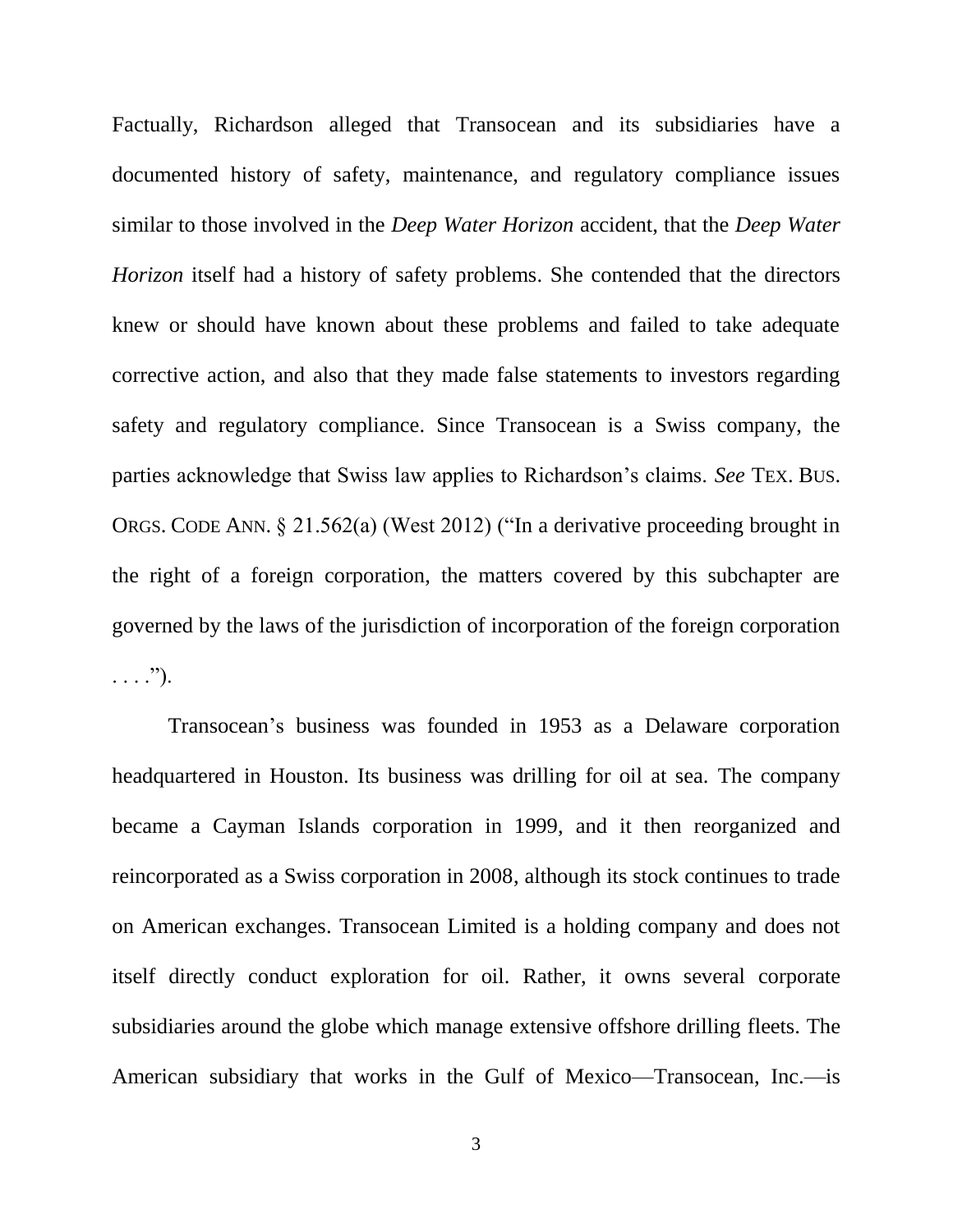headquartered in Houston. It employs thousands of people and operates fifteen drilling rigs in the Gulf region.

The directors moved for dismissal based on forum non conveniens, arguing that Switzerland was a more appropriate alternative forum. In particular, they stressed the difficulties the trial court would face in applying Swiss corporate law. After receiving extensive briefing and holding a hearing, the trial court dismissed Richardson's action. She timely filed notice of appeal.

### **Analysis**

Richardson argues that the trial court abused its discretion in weighing the forum non conveniens factors to dismiss her case. She emphasizes Transocean's American origins, the substantial presence of its American subsidiary in Houston and the Gulf of Mexico, the American citizenship of a majority of its stockholders, the American residence of several directors, and the significant human, economic, and environmental costs to Texas and the Gulf wrought by the *Deep Water Horizon* accident.

"A director's fiduciary duty runs only to the corporation, not to individual shareholders or even to a majority of the shareholders." *Somers ex rel. EGL, Inc. v. Crane*, 295 S.W.3d 5, 11 (Tex. App.—Houston [1st Dist.] 2009, pet. denied); *see also Ritchie v. Rupe*, No. 11–0447, 2014 WL 2788335, at \*8 (Tex. June 20, 2014). As such, the "right to proceed against an officer or former officer of a corporation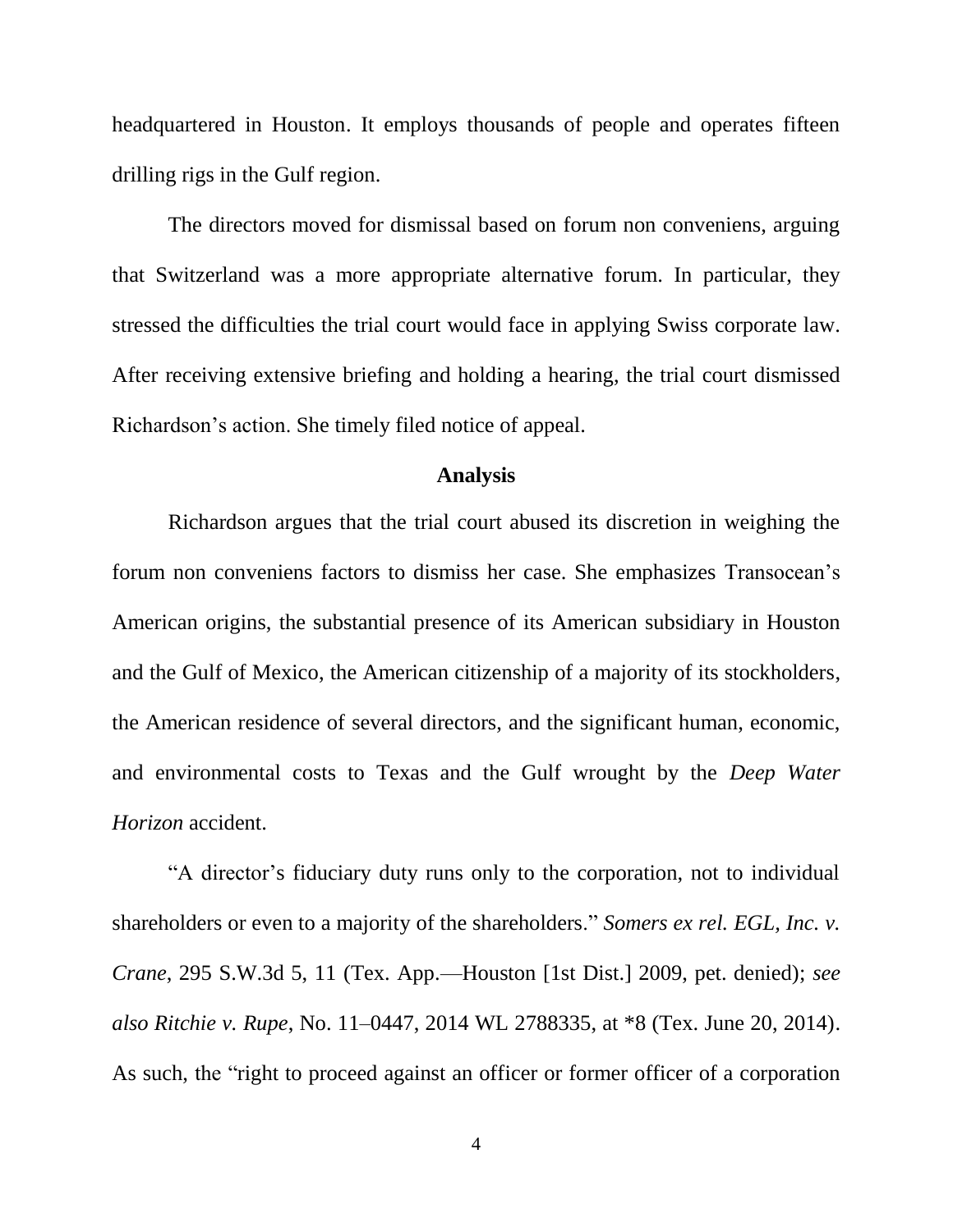for breaching a fiduciary duty owed to the corporation belongs to the corporation itself." *Somers*, 295 S.W.3d at 11. "A corporate stockholder cannot recover damages personally for a wrong done solely to the corporation, even though he may be injured by that wrong." *Wingate v. Hajdik*, 795 S.W.2d 717, 718 (Tex. 1990).

As a result of these principles, a suit by a shareholder to recover damages from corporate directors who breach their fiduciary duties ordinarily must be pursued on behalf of the corporation. *See, e.g.*, *In re Schmitz*, 285 S.W.3d 451, 452 (Tex. 2009) (explaining that shareholder derivative suits are nominally brought on a corporation's behalf). In other words, a shareholder like Richardson who brings a derivative suit does not rely on her own claims but steps into the shoes of the corporation and asserts the corporation's claims for damages against the directors. *See In re Crown Castle Int'l Corp.*, 247 S.W.3d 349, 355 (Tex. App.—Houston [14th Dist.] 2008, orig. proceeding) (explaining that in a shareholder derivative suit, "the individual shareholder steps into the shoes of the corporation and usurps the board of directors' authority to decide whether to pursue the corporation's claims").

The Supreme Court of Texas distinguishes between a statutory and a common-law species of forum non conveniens. *See Quixtar, Inc. v. Signature Mgmt. Team, LLC*, 315 S.W.3d 28, 32 (Tex. 2010) (per curiam). The relevant

5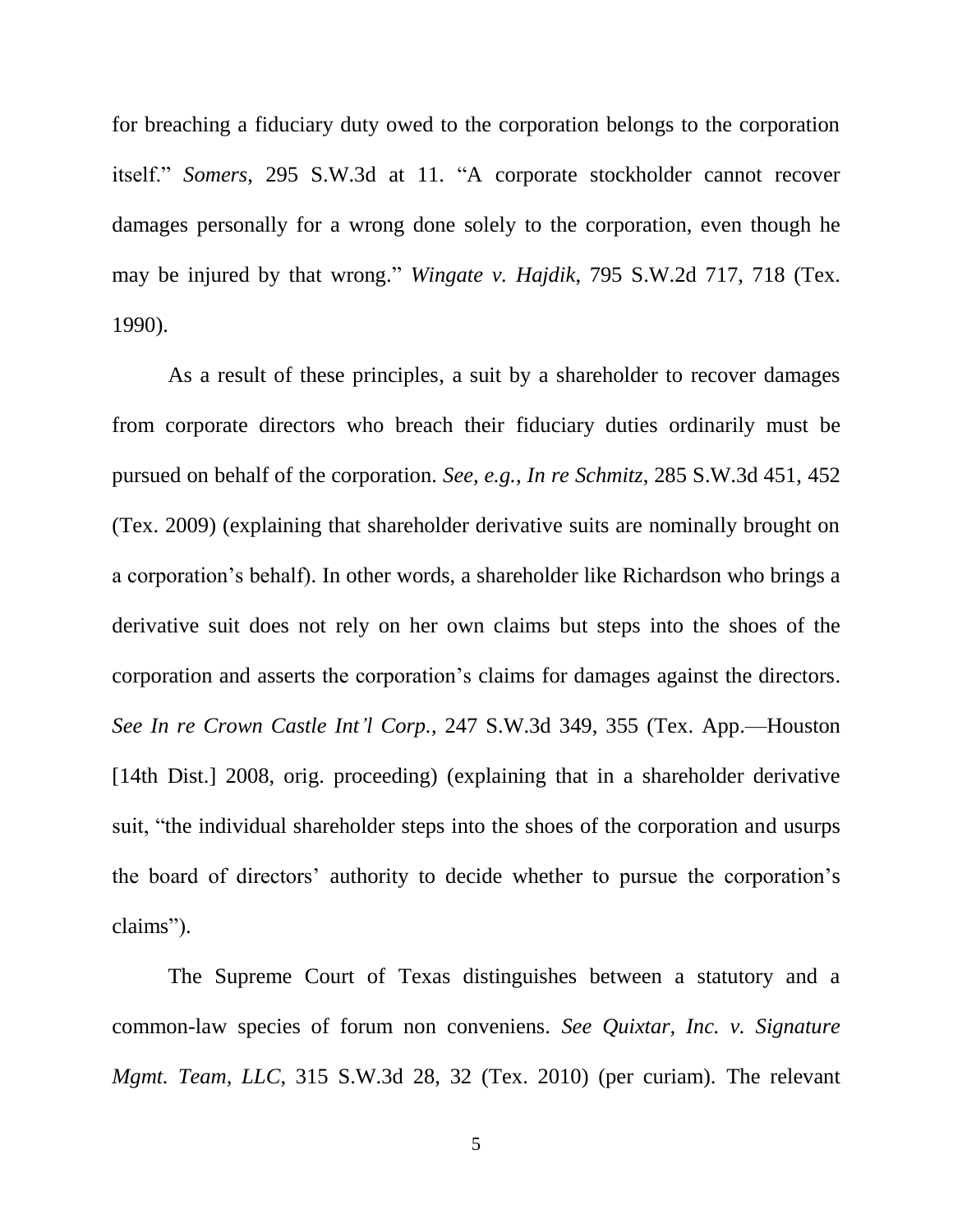statutory provision, TEX. CIV. PRAC. & REM. CODE ANN. § 71.051 (West 2008), applies to personal injury and wrongful death actions, and the parties did not reference it in either the trial court or their appellate briefs. Accordingly, we confine our analysis to the common law.

"The 'central focus of the *forum non conveniens* inquiry is convenience.'" *Quixtar*, 315 S.W.3d at 33 (quoting *Piper Aircraft Co. v. Reyno*, 454 U.S. 235, 249, 102 S. Ct. 252, 262 (1981)). The doctrine allows a court to dismiss a claim based on practical considerations affecting litigants, witnesses, and the justice system. *See id.* at 34–35. Even though a court has jurisdiction and venue, it still may dismiss based on forum non conveniens. *See Gulf Oil Corp. v. Gilbert*, 330 U.S. 501, 507, 67 S. Ct. 839, 842 (1947); *In re Smith Barney, Inc.*, 975 S.W.2d 593, 596 (Tex. 1998).

In deciding motions to dismiss based upon forum non conveniens, Texas courts follow the analysis of the United States Supreme Court in *Gulf Oil*. *See Quixtar*, 315 S.W.3d at 33–34 ("[W]e regularly consider United States Supreme Court precedent in both our common law and statutory forum non conveniens cases."); *In re Pirelli Tire, L.L.C.*, 247 S.W.3d 670, 677–78 (Tex. 2007) (plurality op.); *Benz Grp. v. Barreto*, 404 S.W.3d 92, 96 (Tex. App.—Houston [1st Dist.] 2013, no pet.). Before a case may be dismissed on forum non conveniens grounds, it must be shown that an adequate alternative forum is available to adjudicate it.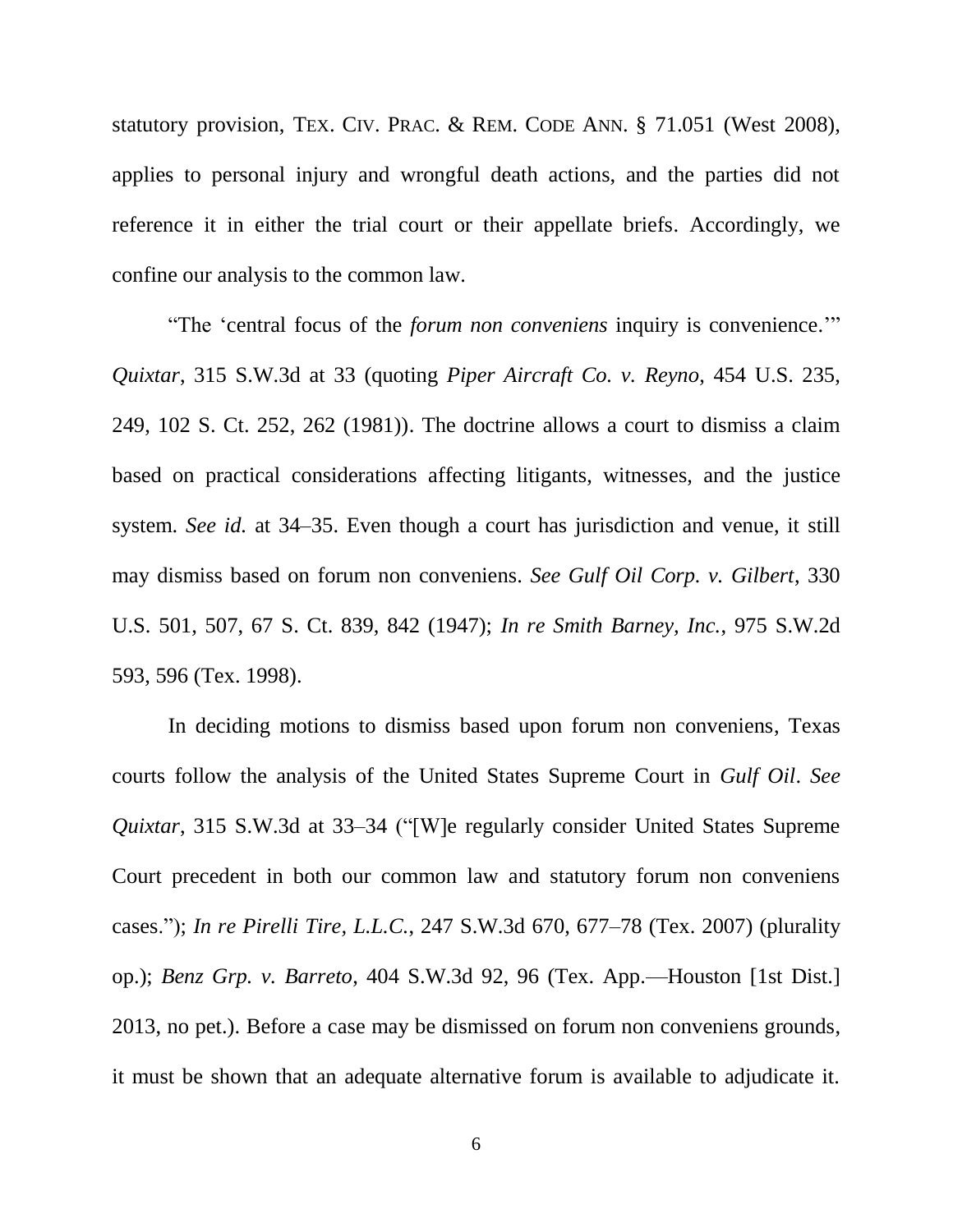*Piper Aircraft*, 454 U.S. at 254 n.22, 102 S. Ct. at 265; *Pirelli Tire*, 247 S.W.3d at 677. There is no dispute in this case that Switzerland is an available and adequate alternative forum.

The heart of the *Gulf Oil* analysis is the set of private and public interest factors that courts are instructed to weigh in exercising their discretion. The parties dispute the application of these factors to the present case. "A defendant seeking forum non conveniens dismissal 'ordinarily bears a heavy burden in opposing the plaintiff's chosen forum.'" *Quixtar*, 315 S.W.3d at 31 (quoting *Sinochem Int'l Co. v. Malay. Int'l Shipping Corp.*, 549 U.S. 422, 430, 127 S. Ct. 1184, 1191 (2007)). However, courts afford substantially less deference to the forum choice of a nonresident plaintiff. *Id.* Likewise, the ordinary reasons for giving deference to the forum choice of a plaintiff—that she and the evidence in her control will at least presumably be convenient to the court—are weakened in the context of shareholder derivative suits in which the plaintiff sues on behalf of a scattered class of shareholders to vindicate the interests of the corporation and is likely to have little to contribute in the way of proof herself. *See Koster v. (Am.) Lumbermens Mut. Cas. Co.*, 330 U.S. 518, 525–26, 67 S. Ct. 828, 832 (1947); *In re BP S'holder Derivative Litig.*, No. 4:10–cv–3447, 2011 WL 4345209, at \*4 (S.D. Tex. Sept. 15, 2011); *see generally Quixtar*, 315 S.W.3d at 32.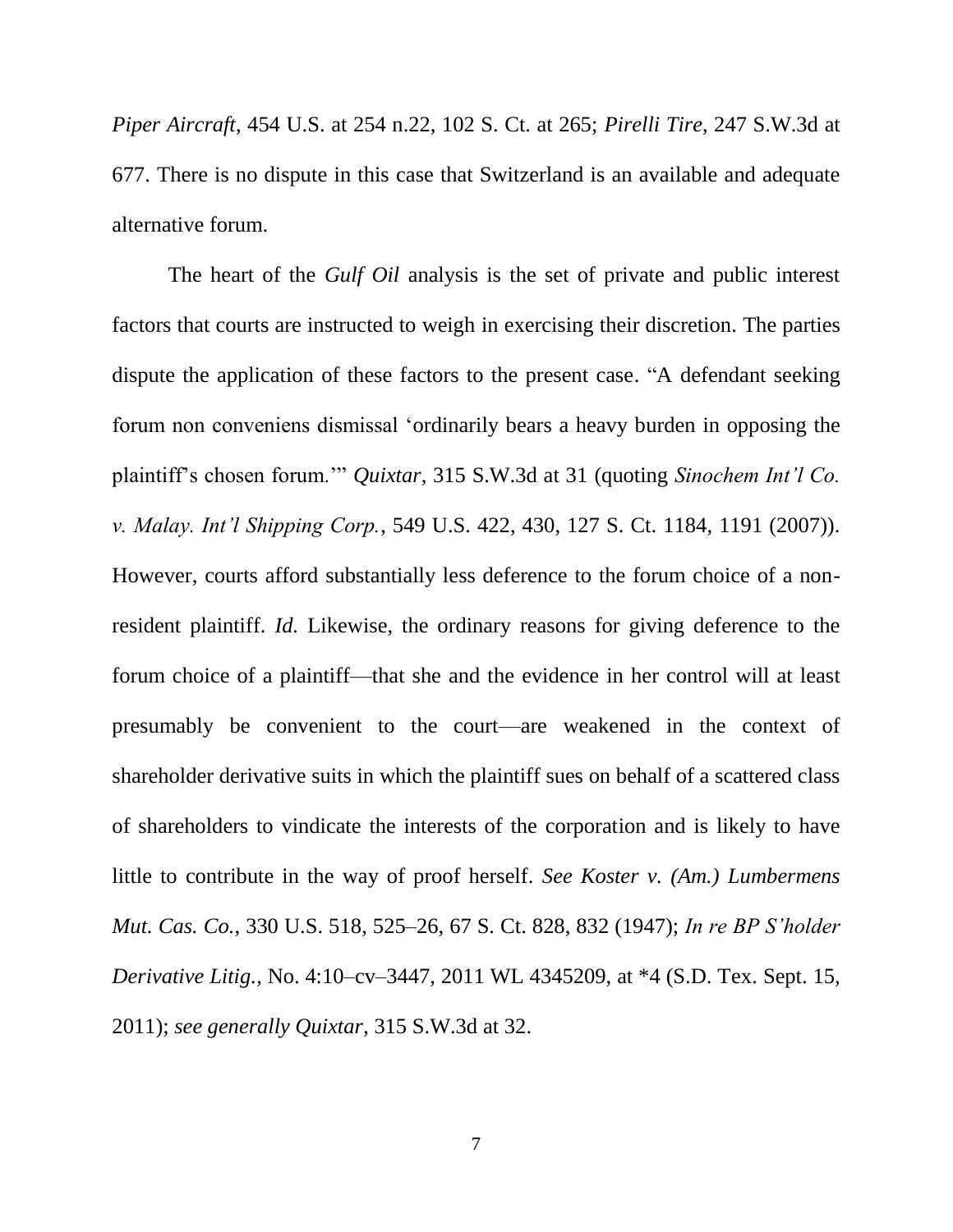We will reverse a trial court's forum non conveniens determination only if the record shows a clear abuse of discretion. *See Quixtar*, 315 S.W.3d at 31. A trial court abuses its discretion when it acts without reference to any guiding rules or principles. *Id.* If the trial court has considered all the relevant public and private interest factors, and its balance of the factors is a reasonable one, its decision deserves substantial deference. *Id.* As such, it is not appropriate for us to conduct a de novo review by reweighing each of the factors. *See id.* at 35 (explaining that the court of appeals erred when it "mechanically re-weighed the Gulf Oil factors under the scope of an excessive burden of proof"); *SES Prods., Inc. v. Aroma Classique, LLC*, No. 01–12–00219–CV, 2013 WL 2456797, at \*4 (Tex. App.—Houston [1st Dist.] June 6, 2013, no pet.) (mem. op.).

### **I. The private-interest factors**

The canonical private-interest factors are: (1) relative ease of access to sources of proof; (2) availability of compulsory process for attendance of unwilling witnesses, and the cost of obtaining attendance of willing witnesses; (3) the possibility of view of premises, if view would be appropriate to the action; (4) enforceability of a judgment once obtained; and (5) all other practical problems that make trial of a case easy, expeditious, and inexpensive. *Gulf Oil*, 330 U.S. at 508, 67 S. Ct. at 843; *accord Quixtar*, 315 S.W.3d at 33. The parties agree that the third private-interest factor—the possibility of a view of the premises—is not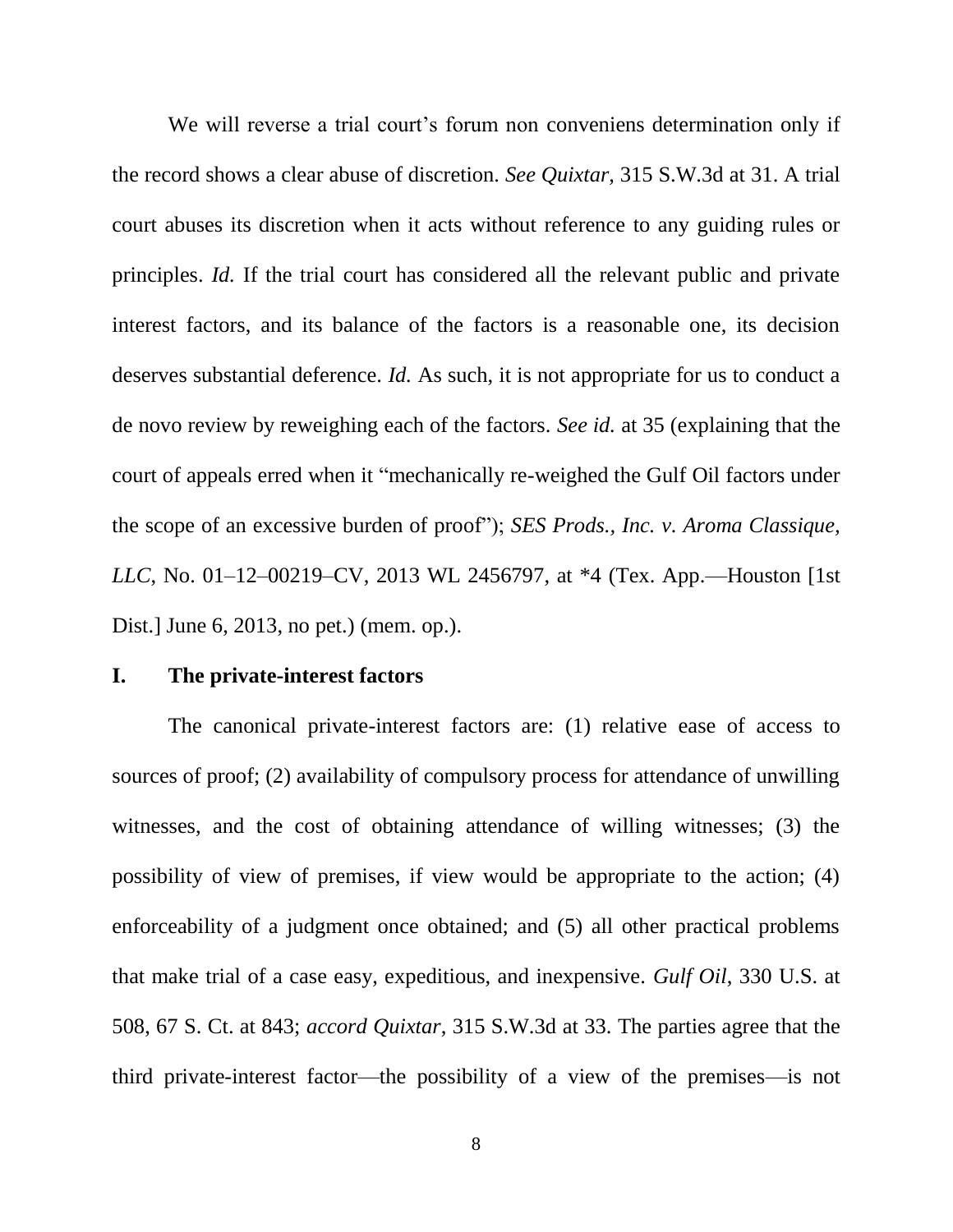relevant. While they agree that the other factors are applicable, they disagree as to how the factors weigh in this case.

### **A. Accessibility of evidence and witnesses**

Richardson argues that "Texas is the focal point of the litigation in terms of the defendants and evidence." She points out that five of the directors live in Texas, three in other states of this nation, one in Canada, and three in Europe. Only one of the Europeans resides in Switzerland. Richardson suggests that travel to Switzerland would burden employees of Transocean's American subsidiary who live and work around the Gulf. Similarly, documents pertaining to drilling operations conducted in the Gulf are likely to be found near where they are generated. In summary, Richardson contends that factors one and two—the relative ease of access to sources of proof and the availability of witnesses—favor litigation in Houston. She argues that a "thorough review of whether Defendants breached their fiduciary duties to the Company requires an examination of more than just the Board meeting minutes, which are often perfunctory and generalized." Instead, Richardson claims that "it is important to analyze what is happening in the Company's operations, not just inside the Company's boardroom."

Richardson's argument, that although Transocean is a Swiss corporation, its subsidiary has many employees on the ground in Texas and vessels on the waters of the Gulf, raises a valid consideration. The United States Supreme Court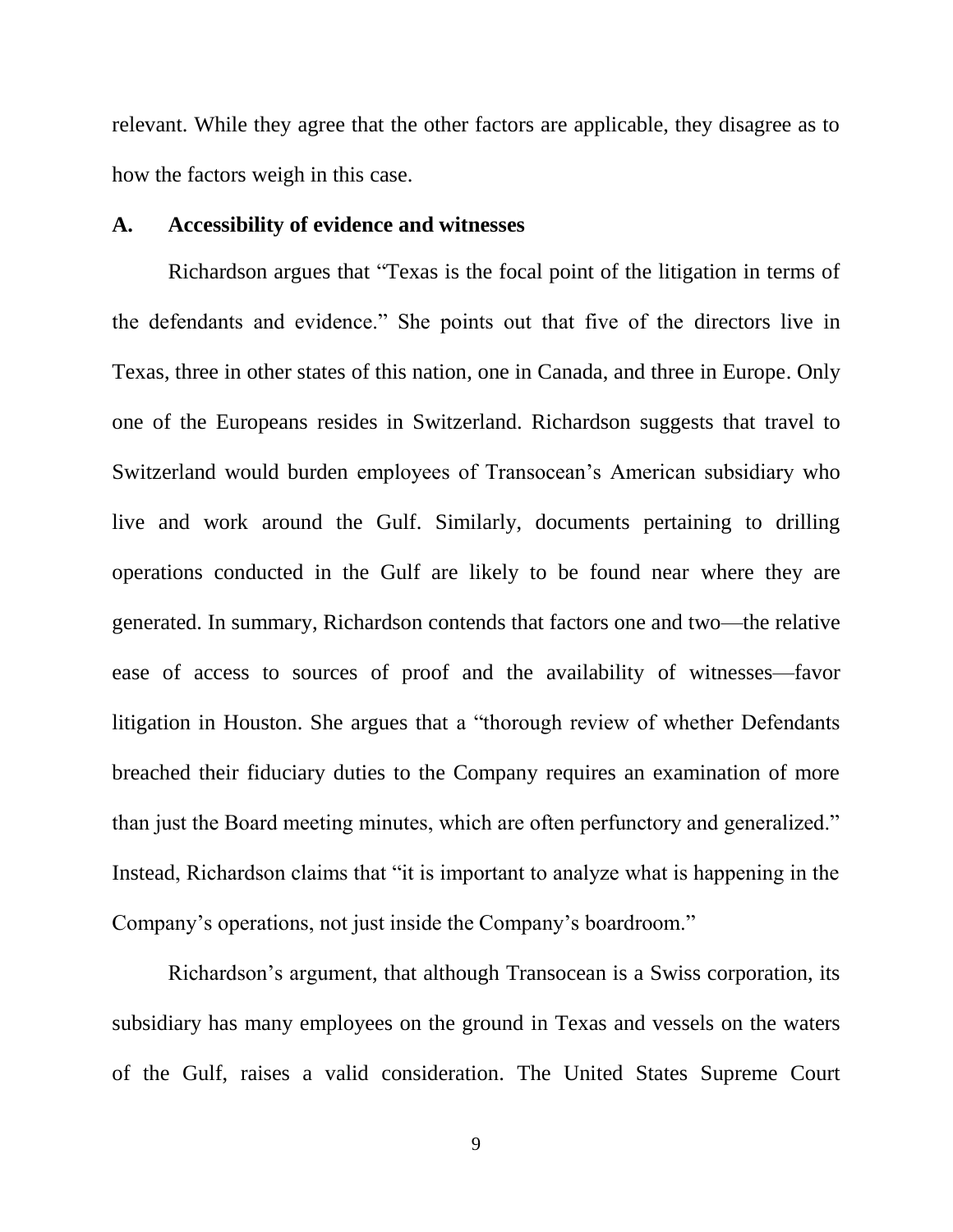propounded in *Koster v. (Am.) Lumbermens Mut. Cas. Co.*, 330 U.S. 518, 67 S. Ct.

828 (1947):

[T]he ultimate inquiry is where trial will best serve the convenience of the parties and the ends of justice. Under modern conditions corporations often obtain their charters from states where they no more than maintain an agent to comply with local requirements, while every other activity is conducted far from the chartering state. Place of corporate domicile in such circumstances might be entitled to little consideration under the doctrine of forum non conveniens, which resists formalization and looks to the realities that make for doing justice.

330 U.S. at 527–28, 67 S. Ct. at 833. The Court emphasized: "There is no rule of law . . . which requires dismissal of a suitor from the forum on a mere showing that the trial will involve issues which relate to the internal affairs of a foreign corporation." *Id.* at 527, 67 S. Ct. at 833.

Nonetheless, Richardson's reliance upon the availability of documents and witnesses is not congruent with the nature of her actual claims. The petition sought relief based upon allegations that the directors knew or should have known about safety problems with the *Deep Water Horizon*, failed to take appropriate action, and made related false statements. Though Richardson deprecates the importance of "Board meeting minutes" to her claim, it is ultimately the actions and knowledge of the directors that were placed in issue by her lawsuit. With the exception of appellee Steven Newman, who as Transocean's CEO frequently visits oil rigs and personally traveled to the Gulf in response to the *Deep Water Horizon*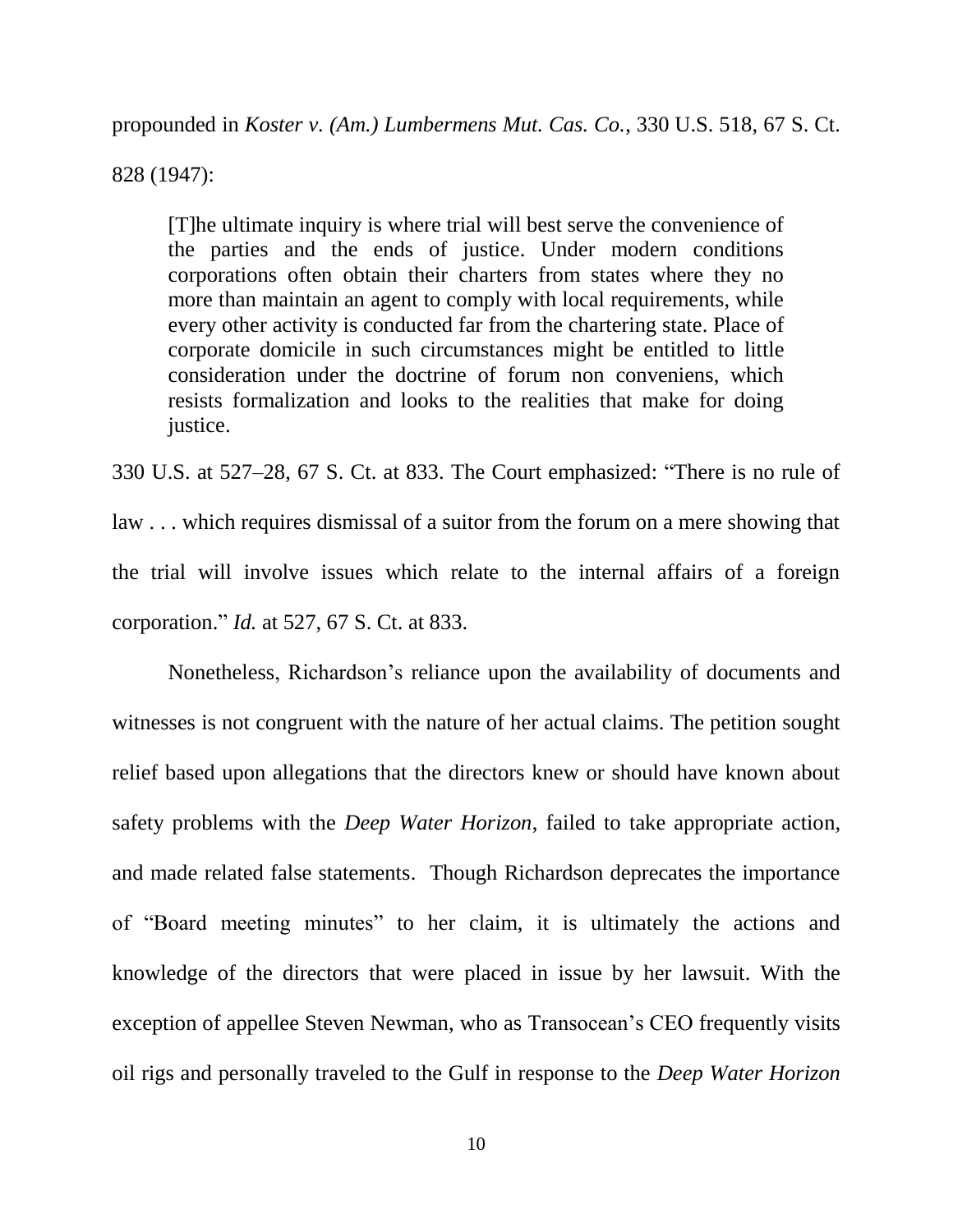accident, Richardson has not shown why there would be more evidence of the directors' activities and knowledge in Houston than in Switzerland. For example, Richardson does not contend that the directors met in Houston or that, with the exception of Newman, they actively supervised the American subsidiary's Houston headquarters and its physical operations in the Gulf of Mexico.

Indeed, the directors presented evidence that their work for Transocean predominantly took place in Switzerland. Specifically, they attached to their motion to dismiss the affidavit of Transocean's corporate secretary and associate general counsel, who works in Zug, Switzerland. He affirmed that Transocean has its corporate headquarters in Switzerland and does not maintain an office in the United States. Based on company records, the secretary listed the varied international residences of the directors. He also averred that meetings of the board and its committees are "generally" held in Switzerland, where the records of such meetings are maintained. Because Richardson's claim concerned the internal governance of Transocean, the trial court reasonably could have concluded that any evidence available in Switzerland as to what the directors knew, said, and did about the alleged safety problems was more significant than any direct evidence of the problems themselves that one would expect to find near the physical operations in the Gulf.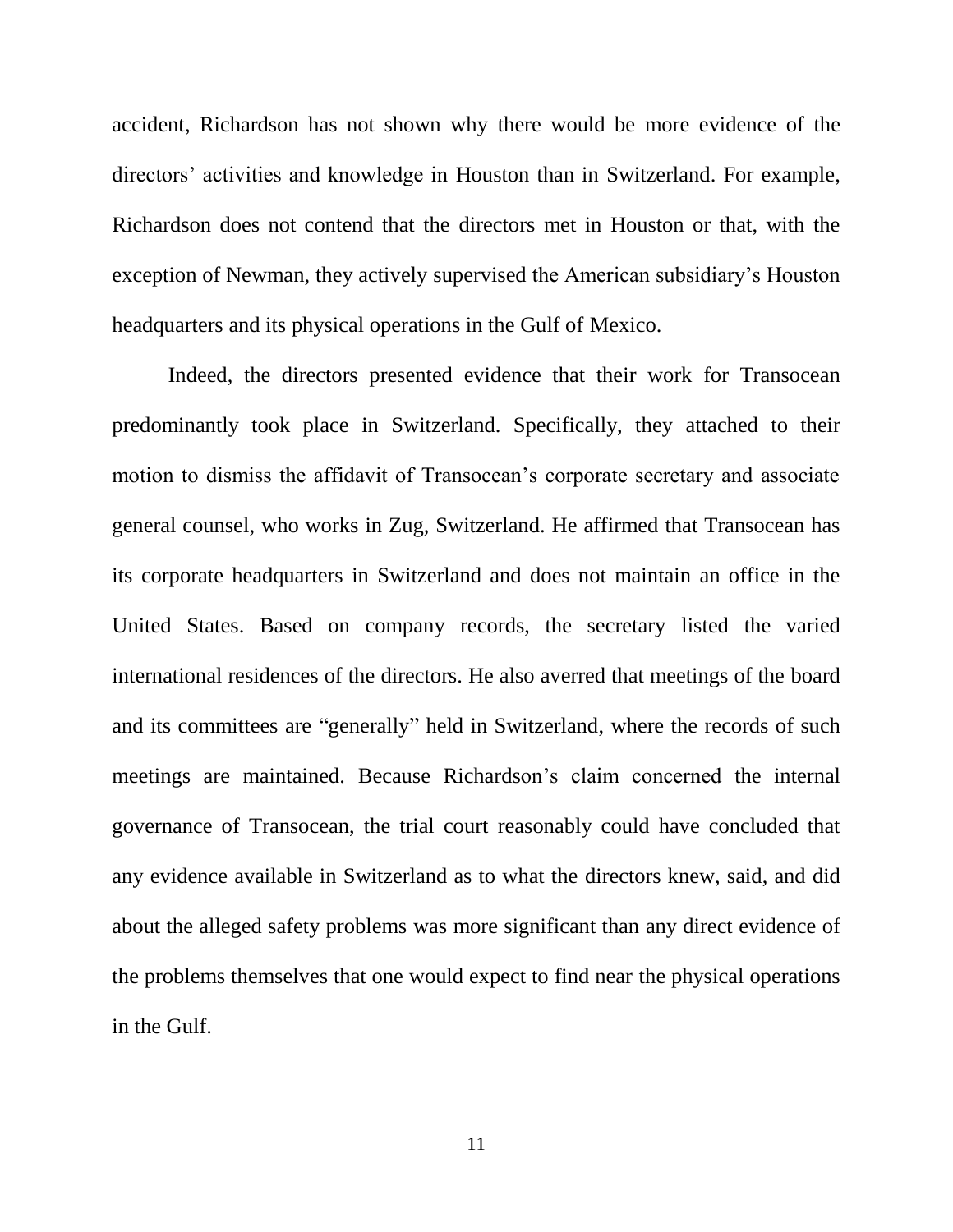With respect to attendance at court by the directors themselves, Richardson argued: "Litigating in Switzerland would require *eleven* witnesses to travel to Switzerland, while litigating in Texas would require only *seven* witnesses to travel to Texas; critically, three of those seven would be traveling from nearby in the United States, and one would be traveling from Canada. In comparison, litigating in Switzerland would require international travel for *eleven* witnesses."

The burden of traveling to Switzerland should not be overstated in light of the directors' duty and demonstrated willingness to travel there regularly for Transocean business. Moreover, should some witnesses or defendants prove unwilling to attend proceedings in Houston, the extent of a Texas court's jurisdiction and the territorial limits to the effective power of its orders could ultimately prove to be greater geographic obstacles than the inconveniences of travel. *See generally CSR Ltd. v. Link*, 925 S.W.2d 591, 594–95 (Tex. 1996) (affirming that the scope of Texas courts' personal jurisdiction over foreign defendants is bounded by federal due process considerations). As the directors emphasize, several of their number have not consented to jurisdiction in Texas. Moreover, as a practical matter, it ultimately may be impossible to compel the attendance at court of those living in foreign countries, even if jurisdiction over them were established. *See In re ENSCO Offshore Int'l Co.*, 311 S.W.3d 921, 926 (Tex. 2010) (per curiam) (explaining, in statutory forum non conveniens case, that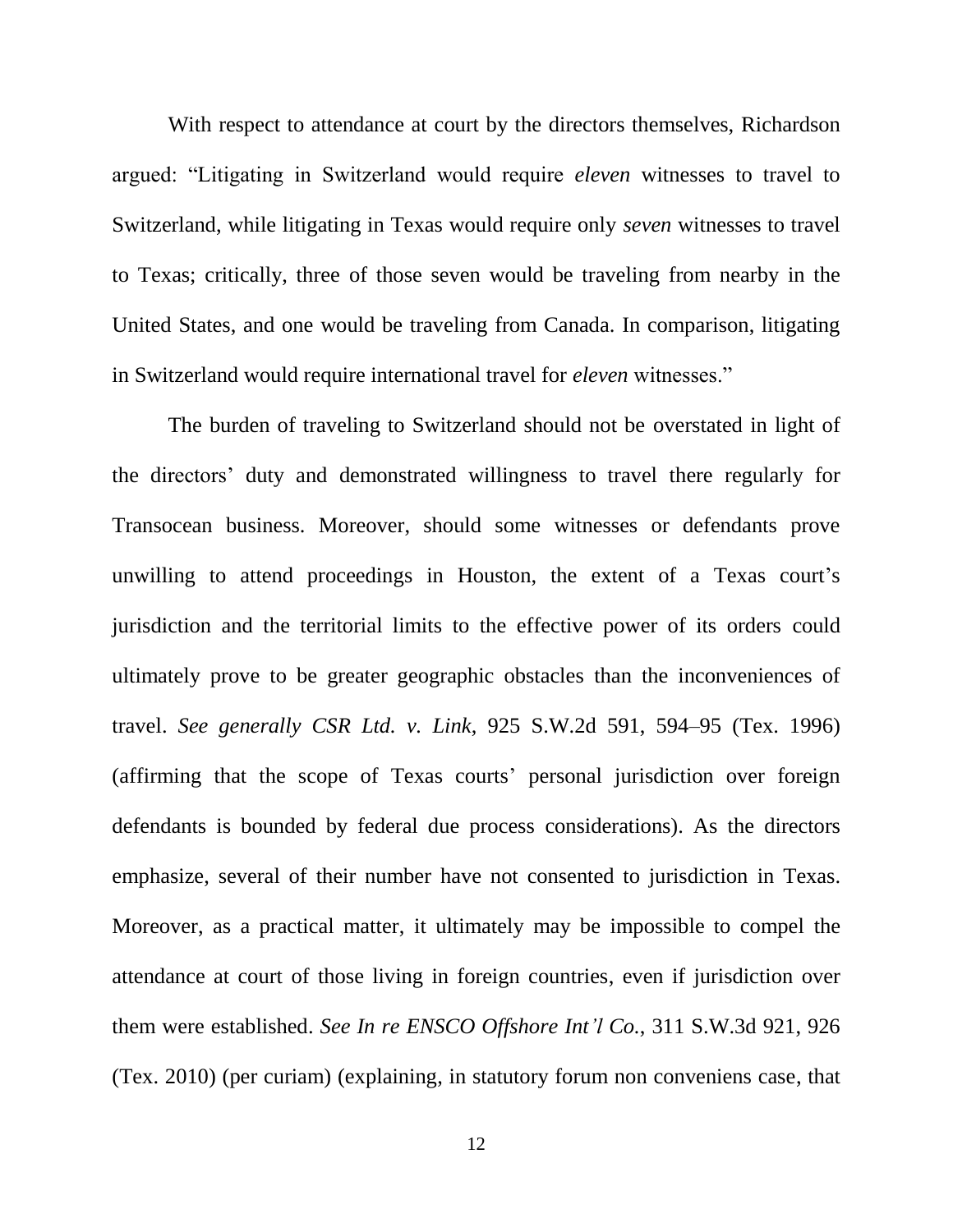compulsory process would be unavailable for witnesses living in other countries); *Gannon v. Payne*, 706 S.W.2d 304, 306 (Tex. 1986) ("No state or nation can demand that its laws have effect beyond the limits of its sovereignty."). Although Richardson argues that the trial court would have personal jurisdiction over all of the directors based on their "purposeful availment of the benefits of conducting business in Texas through [Transocean's] subsidiaries," her position ignores the well-established principle that contacts sufficient to establish personal jurisdiction over a corporation cannot be imputed to its directors in their individual capacities. *See, e.g.*, *Siskind v. Villa Found. for Educ.*, 642 S.W.2d 434, 437–38 (Tex. 1982) (acts of corporation could not be imputed to its employees so as to render them amenable to suit in Texas); *Walz v. Martinez*, 307 S.W.3d 374, 382 (Tex. App.— San Antonio 2009, no pet.) ("As a general rule, jurisdiction over an individual cannot be based upon jurisdiction over a corporation."); *Nichols v. Tseng Hsiang Lin*, 282 S.W.3d 743, 750 (Tex. App.—Dallas 2009, no pet.) (same).

In their motion to dismiss, the directors argued that discovery under Texas procedures directed toward evidence in Switzerland would be complicated by provisions of Swiss law forbidding the exercise of governmental functions on behalf of foreign governments on Swiss soil. The directors relied on an opinion by Peter Forstmoser, a Swiss law professor, who recounted past instances when Americans conducting discovery were targeted by Swiss law enforcement. In her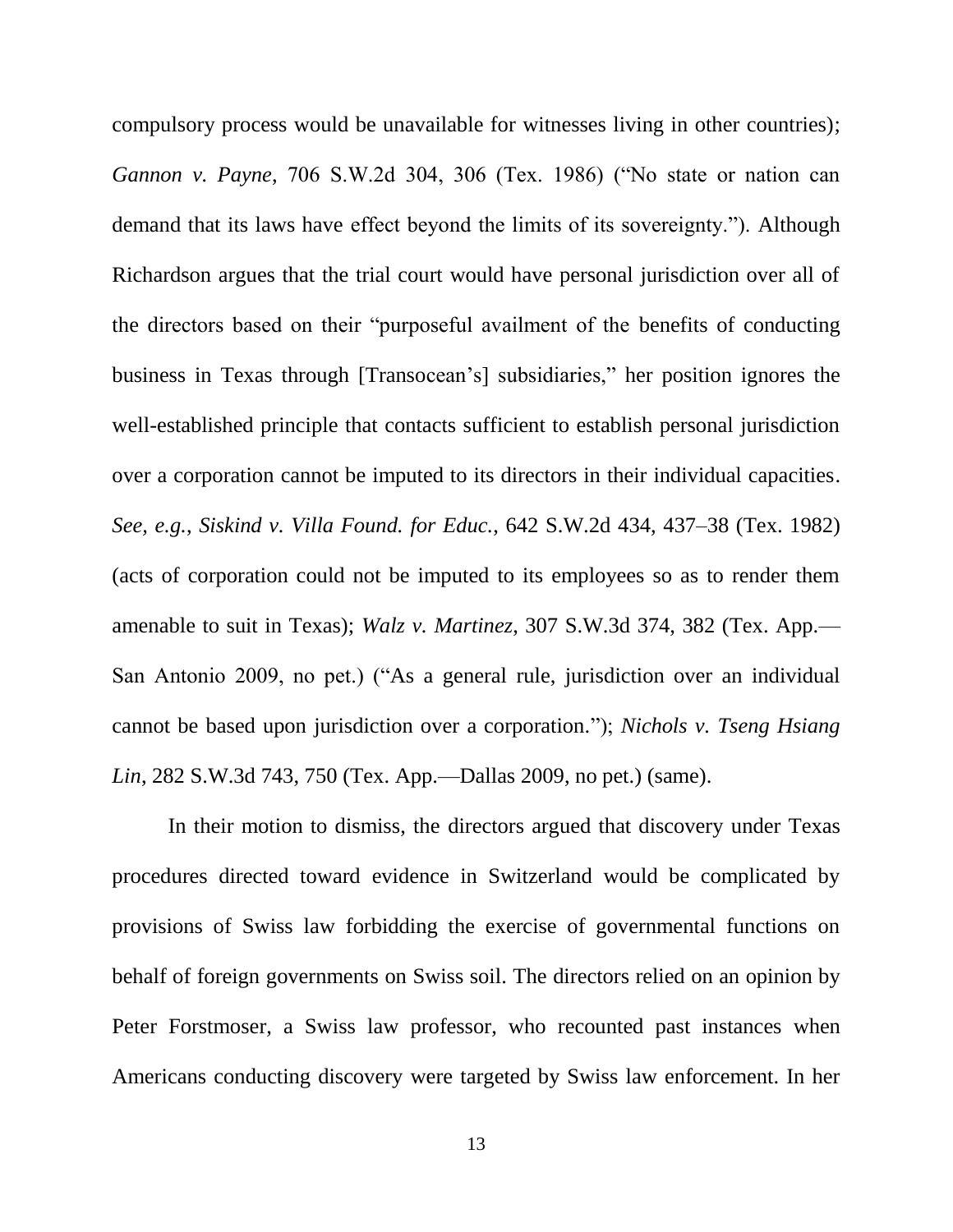brief, Richardson responds to these concerns obliquely, arguing that if discovery in Switzerland "were as impossible as Defendant's expert suggested [then] no case could ever be litigated in the United States that required the application of Swiss law and discovery of Swiss documents." However, the trial court could have reasonably considered legal barriers to conducting discovery in Switzerland in weighing the *Gulf Oil* factors without treating those barriers as categorical bars to a suit involving discovery in Switzerland.

### **B. Enforceability of a Texas judgment**

Richardson argues that the fourth private-interest factor, enforceability of a potential judgment, supports litigating her case in Texas. She repeats her argument that a Texas court would have jurisdiction over all of the directors because of Transocean's contacts with Texas. She further contends that Newman owns property in Texas and emphasizes the Texas residence of five of the directors. Finally, she identifies statutes and prior cases attesting to the enforceability of a Texas judgment in the states and countries where the other directors reside.

As we previously explained, Richardson's assumption that all of the directors would be subject to the jurisdiction of Texas courts based simply on the contacts of Transocean with the state is flawed. *See, e.g.*, *Siskind*, 642 S.W.2d at 437–38; *Walz*, 307 S.W.3d at 382; *Nichols*, 282 S.W.3d at 750. A judgment entered without personal jurisdiction over one of the directors would be subject to

14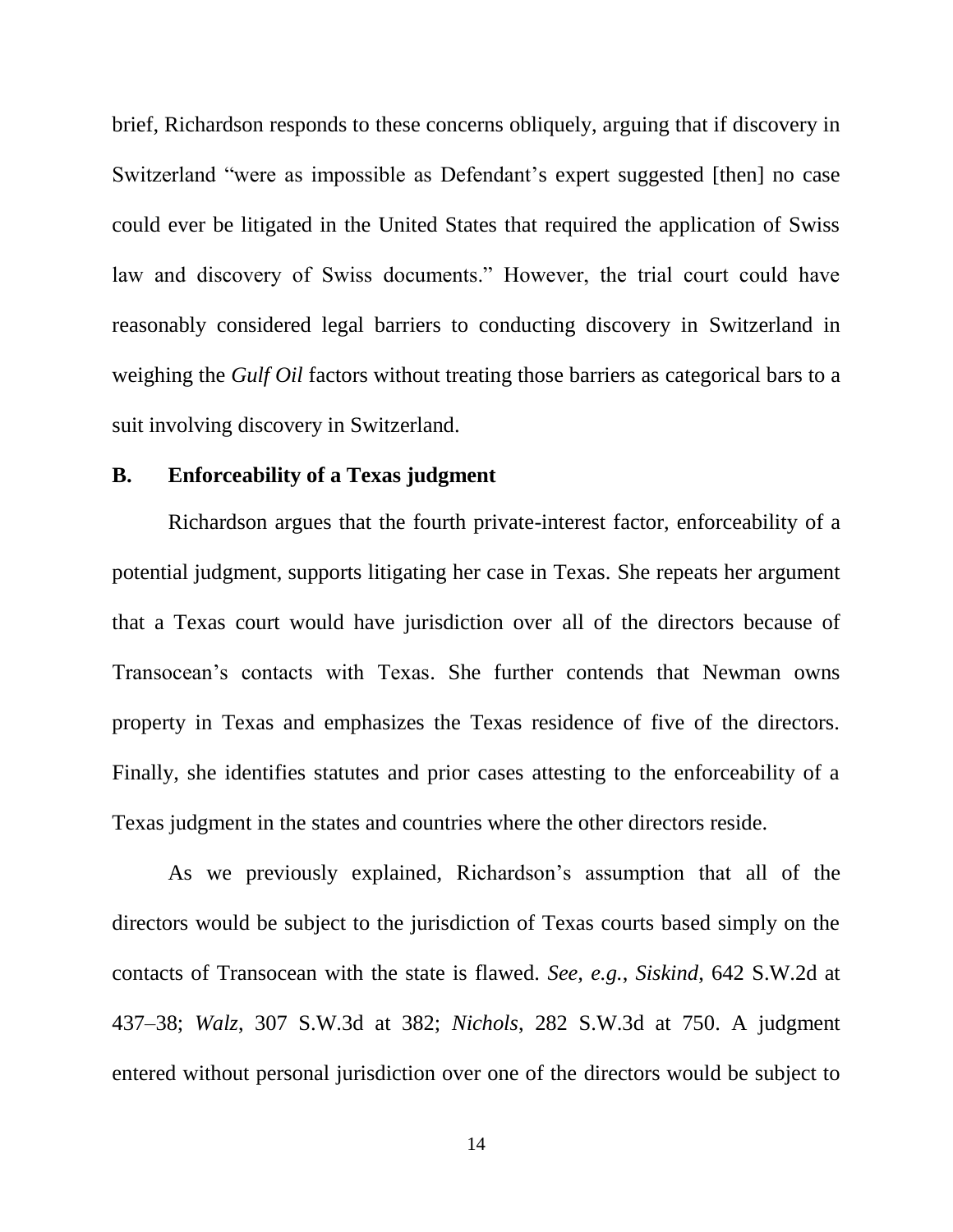collateral attack and could prove unenforceable against him. *See, e.g.*, *PNS Stores, Inc. v. Rivera*, 379 S.W.3d 267, 273 (Tex. 2012); *Coleman v. Gear*, 344 So. 2d 121, 123 (La. Ct. App. 1977) (declining to enforce Texas judgment when Texas court had lacked personal jurisdiction). Nonetheless, the fact that five of the directors are Texas residents diminishes these concerns significantly. As Richardson alleges wrongdoing by the directors in collective terms—including allegations of civil conspiracy—if she were to prevail, the directors likely would be jointly and severally liable. *See generally Carroll v. Timmers Chevrolet, Inc.*, 592 S.W.2d 922, 925 (Tex. 1979) (explaining that finding of civil conspiracy entails that conspirators are jointly and severally liable); *In re Emerging Commc'ns, Inc. S'holders Litig.*, No. Civ. A. 16415, 2004 WL 1305745, at \*43 (Del. Ch. May 3, 2004) (holding directors who breached their fiduciary duties jointly and severally liable); *Holloway v. Int'l Bankers Life Ins. Co.*, 354 S.W.2d 198, 203 (Tex. Civ. App.—Fort Worth 1962) ("[W]here two or more officers join or participate in a wrongful act to the detriment of a corporation they will be held jointly and severally liable . . . ."), *rev'd on other grounds*, 368 S.W.2d 567 (Tex. 1963); RESTATEMENT (THIRD) OF TORTS: APPORTIONMENT OF LIABILITY § 15 (2000) ("When persons are liable because they acted in concert, all persons are jointly and severally liable for the share of comparative responsibility assigned to each person engaged in concerted activity."). Enforcement of the entire judgment could thus be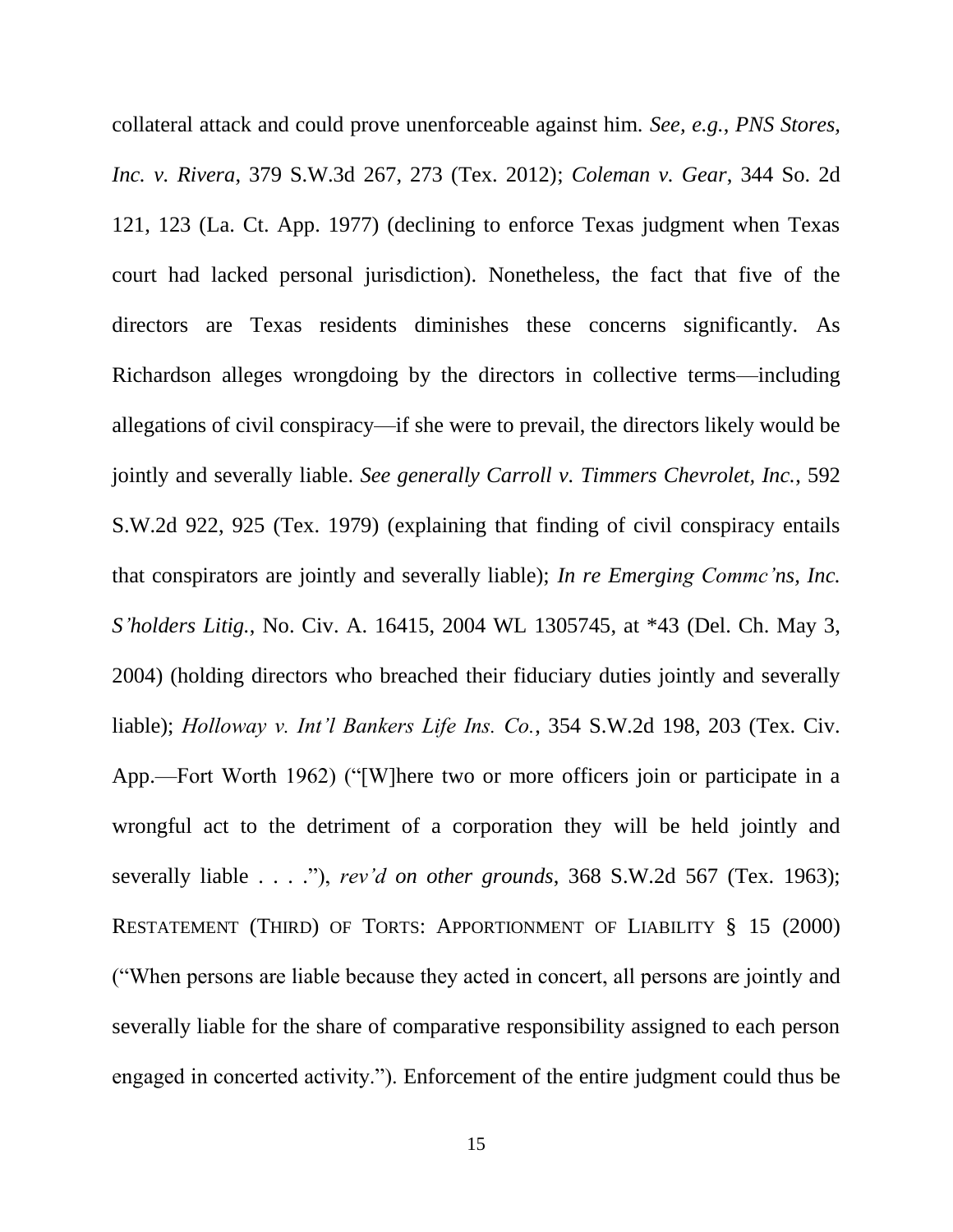sought from the five Texas directors with respect to whom jurisdiction is clear. *See Landers v. E. Tex. Salt Water Disposal Co.*, 151 Tex. 251, 256, 248 S.W.2d 731, 734 (1952) (recognizing that wrongdoer held jointly and severally liable is liable for the entire amount of damages); RESTATEMENT (THIRD) OF TORTS: APPORTIONMENT OF LIABILITY § 10. As such, a reasonable balance of the privateinterest factors in this case would assign little weight to the enforceability of a judgment as a consideration against litigating in Texas.

### **C. Balance of private-interest factors**

In order for Richardson to prevail in this appeal, she must show that the trial court abused its discretion and failed to strike a reasonable balance when it weighed the *Gulf Oil* factors. *See Quixtar*, 315 S.W.3d at 31. As such, when considering Richardson's arguments, it is not our task to reevaluate but rather to decide whether the trial court's assessment was a reasonable one. *See id.* at 35. In deciding whether the trial court's balancing of the factors was reasonable, we must bear in mind that the deference owed to Richardson's decision to litigate in Texas was reduced in light of the nature of her claims and her California domicile (which is also the home of her trust). *See Koster*, 330 U.S. at 525–26, 67 S. Ct. at 832; *Quixtar*, 315 S.W.3d at 31. Though Richardson's choice of Texas courts was still entitled to some deference and the directors were required to show that the balance of the *Gulf Oil* factors favored litigation in Switzerland, the factors need not have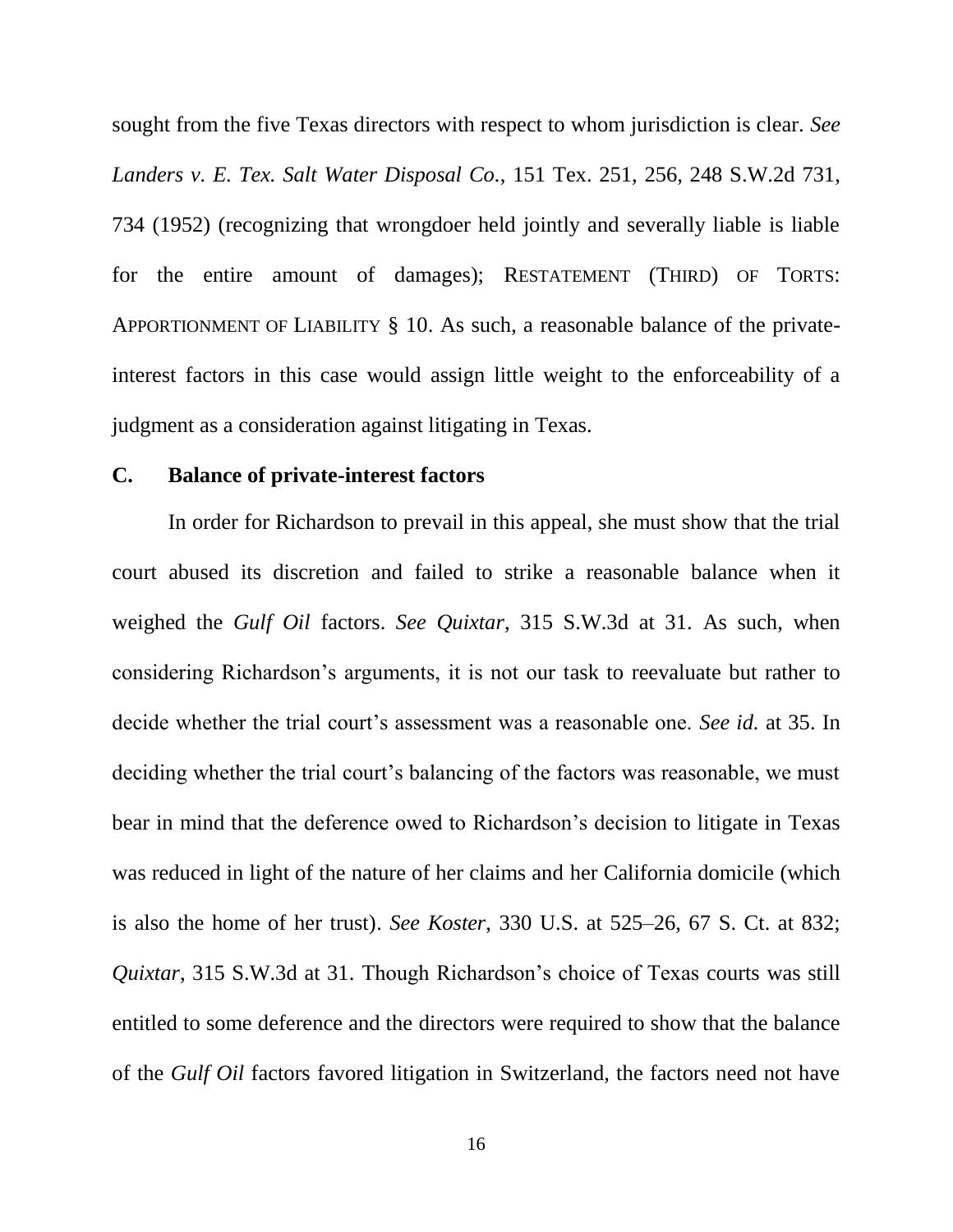"strongly favored" the alternative forum, as is the case when a Texas plaintiff chooses to litigate her personal, non-derivative claims in a Texas court. *See Quixtar*, 315 S.W.3d at 31–32 (clarifying that a defendant's "heavy burden" applies with less force when the plaintiff is a nonresident but "this does not mean that a plaintiff's choice of forum deserves no deference").

For the reasons that we have discussed, we are not persuaded that the trial court abused its discretion in weighing the private-interest factors. While certain facts—such as the American residence of several defendants and the extensive operations of Transocean's American subsidiary in Texas and the Gulf—may weigh in favor of a Texas forum, the trial court reasonably could have concluded based on other facts presented to it—most notably that this case concerns acts of corporate governance by the board of directors of a Swiss corporation that holds its meetings in Switzerland—that the balance of the private-interest factors favored litigation in Switzerland.

### **II. The public-interest factors**

The public-interest factors are: (1) administrative difficulties for courts when litigation is piled up in congested centers instead of being handled at its origin; (2) the burden of jury duty that ought not to be imposed upon the people of a community with no relation to the litigation; (3) local interest in having localized controversies decided at home; and (4) avoiding conflicts-of-law issues. *Gulf Oil*,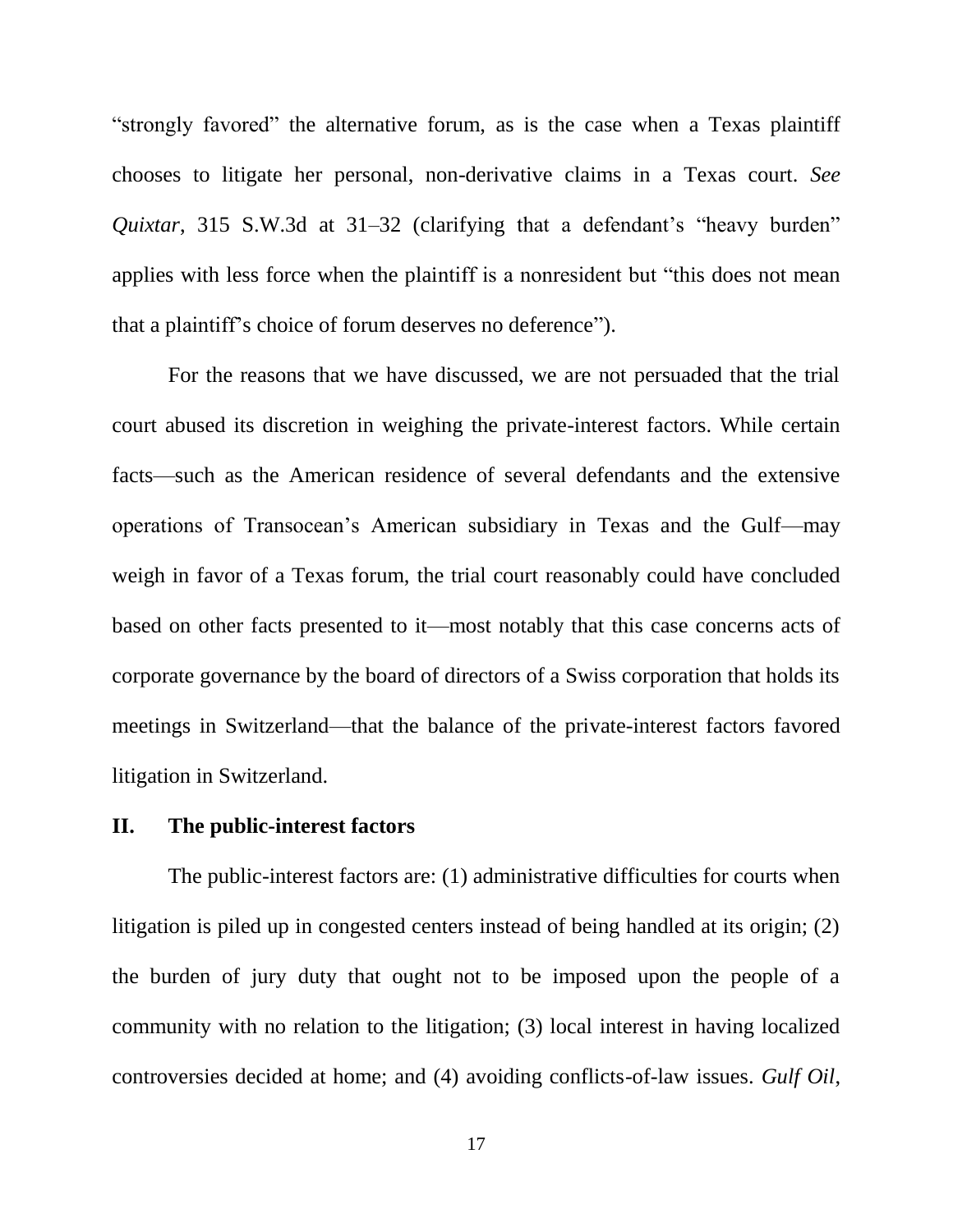330 U.S. at 508–09; *accord Quixtar*, 315 S.W.3d at 33–34. Richardson argues that the "public interest factors do not strongly favor dismissal because the difficulties of applying Swiss law are outweighed by the interests of Texas residents." She argues that Transocean's connections to Switzerland are "primarily tenuous corporate fictions" while, in contrast, the activities of its subsidiary affect thousands of Texans.

### **A. Local interest and difficulty of administration**

Richardson contends that the first, second, and third public-interest factors administrative difficulties for courts, the burden of jury duty, and the local interest in having localized controversies decided at home—weigh heavily in favor of litigation in Texas. She emphasizes that the *Deep Water Horizon* accident claimed the lives of eleven Americans, including two Texans, and that Transocean's American subsidiary employs many people at its Houston headquarters. She also maintains that more than half of Transocean's stock is owned by Americans.

Richardson's argument that the *Deep Water Horizon* accident harmed Texas and Texans is misplaced. Richardson is neither bringing a claim for Texans who suffered personal injuries as a result of the oil spill nor is she representing the interests of the Houston employees of Transocean's subsidiary. Rather, she is bringing a claim in which she purports to represent the interests of Transocean and its shareholders. The torts of which she complains are breaches of fiduciary duties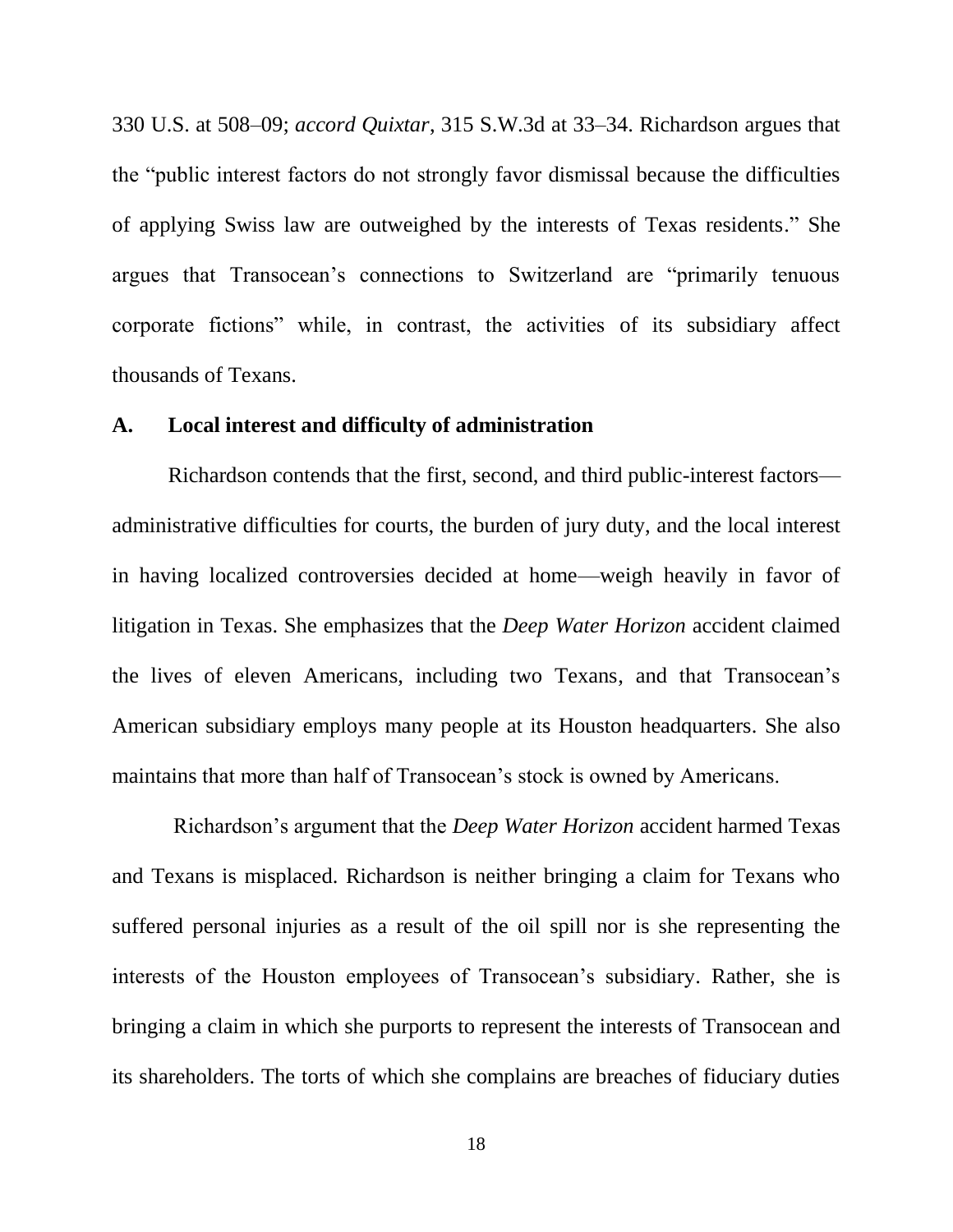owed to the company by the directors. Contrary to Richardson's assertions, Texas and the potential jurors of Harris County have no special interest in enforcing fiduciary duties owed to a foreign corporation by its directors. *See Edgar v. MITE Corp.*, 457 U.S. 624, 645–46, 102 S. Ct. 2629, 2642 (1982) (discussing law assigning responsibility for regulating company's internal affairs to its state of incorporation). In contrast, Switzerland and its courts presumably have an interest in regulating the affairs of Swiss corporations. *See id.* The United States Supreme Court, while cautioning against blindly affording preclusive effect to the "internal affairs rule," accepted that the fact that a suit concerns the internal affairs of a foreign corporation is a consideration typically favoring dismissal. *See Koster*, 330 U.S. at 527–28, 67 S. Ct. at 833–34; *see also Scottish Air Int'l, Inc. v. British Caledonian Grp.*, 81 F.3d 1224, 1234 (2d Cir. 1996). Texas courts have agreed that this consideration favors dismissal. *In re SXP Analytics, LLC*, No. 14–11–01039– CV, 2012 WL 1357696, at \*5 (Tex. App.—Houston [14th Dist.] Apr. 13, 2012, orig. proceeding) (mem. op.) (per curiam) (following the discussion of internal affairs in *Koster*); *Garrett v. Phillips Petrol. Corp.*, 218 S.W.2d 238, 240 (Tex. Civ. App.—Amarillo 1949, writ dism'd).

Richardson argues that our decision should follow that of the Second Circuit in *DiRienzo v. Philip Services Corp.*, 294 F.3d 21 (2d Cir. 2002). In *DiRienzo*, the plaintiffs brought a securities fraud action in the federal district court for the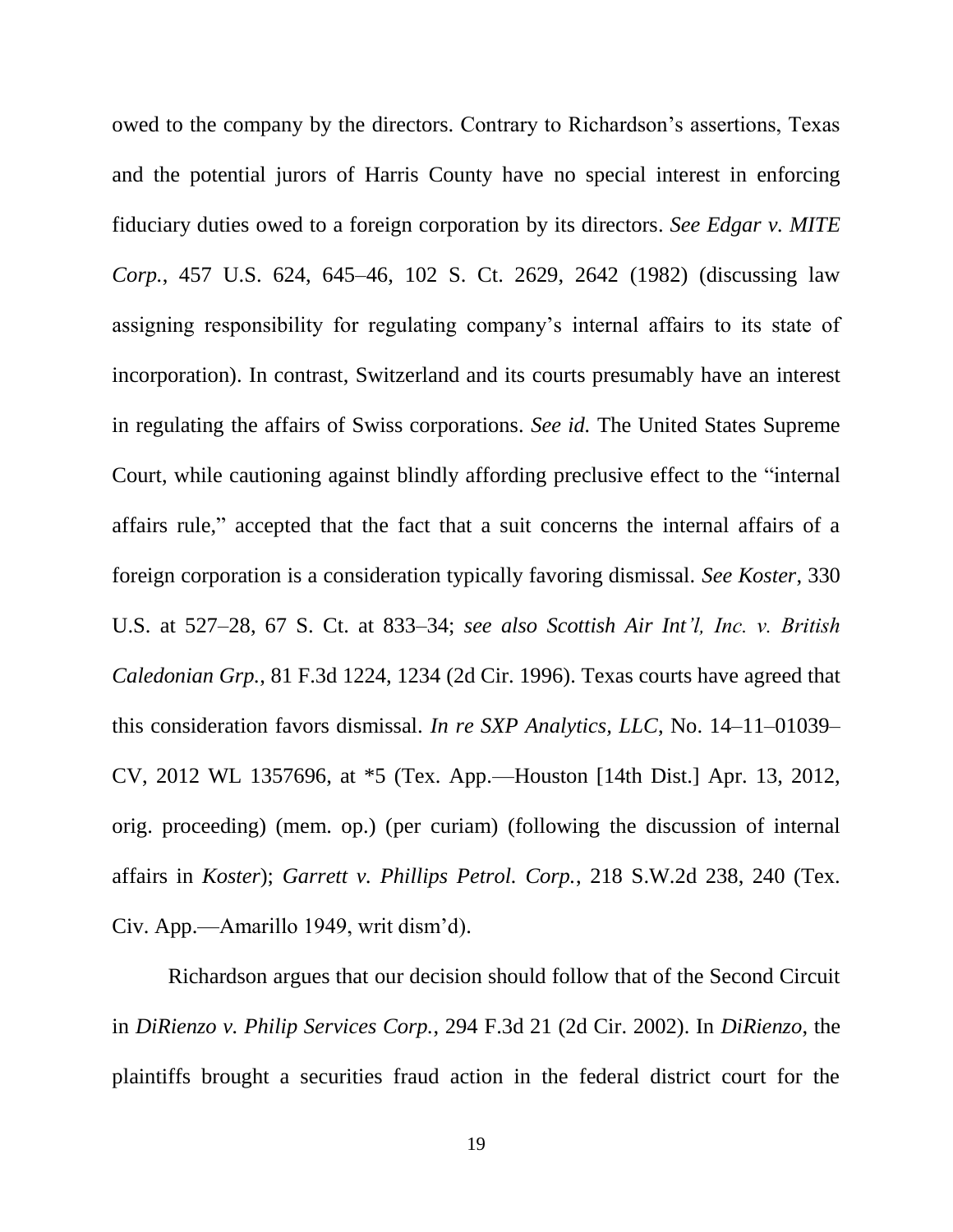Southern District of New York against a Canadian corporation. 294 F.3d at 24–25. The district court dismissed on forum non conveniens grounds. *Id.* Like Transocean, the defendant in *DiRienzo* operated subsidiaries in the United States, from which it obtained substantial revenues. *Id.* at 25. In a further similarity with Transocean, that company's stock was traded on American exchanges and was owned by Americans. *Id.* at 31–32. The Second Circuit reversed the district court's dismissal, finding that it had incorrectly weighed the forum non conveniens factors. *Id.* at 33–34.

*DiRienzo*, however, is readily distinguishable from the case before us. Whereas Richardson has launched a shareholder derivative suit, the plaintiffs in *DiRienzo* brought personal, non-derivative claims for violations of American securities laws. *Id.* at 24–25. The Second Circuit relied heavily on the fact that the plaintiffs were seeking to enforce American securities laws in a judicial district where those securities were traded on a public exchange. *See id.* at 31–33. In contrast, Richardson is seeking to vindicate the interests of Transocean itself under Swiss corporate law; she is not seeking recovery under American securities laws or bringing suit in a district hosting an exchange where Transocean's stock is publicly traded.

The United States Supreme Court has acknowledged the significant administrative burdens that accompany shareholder derivative suits and the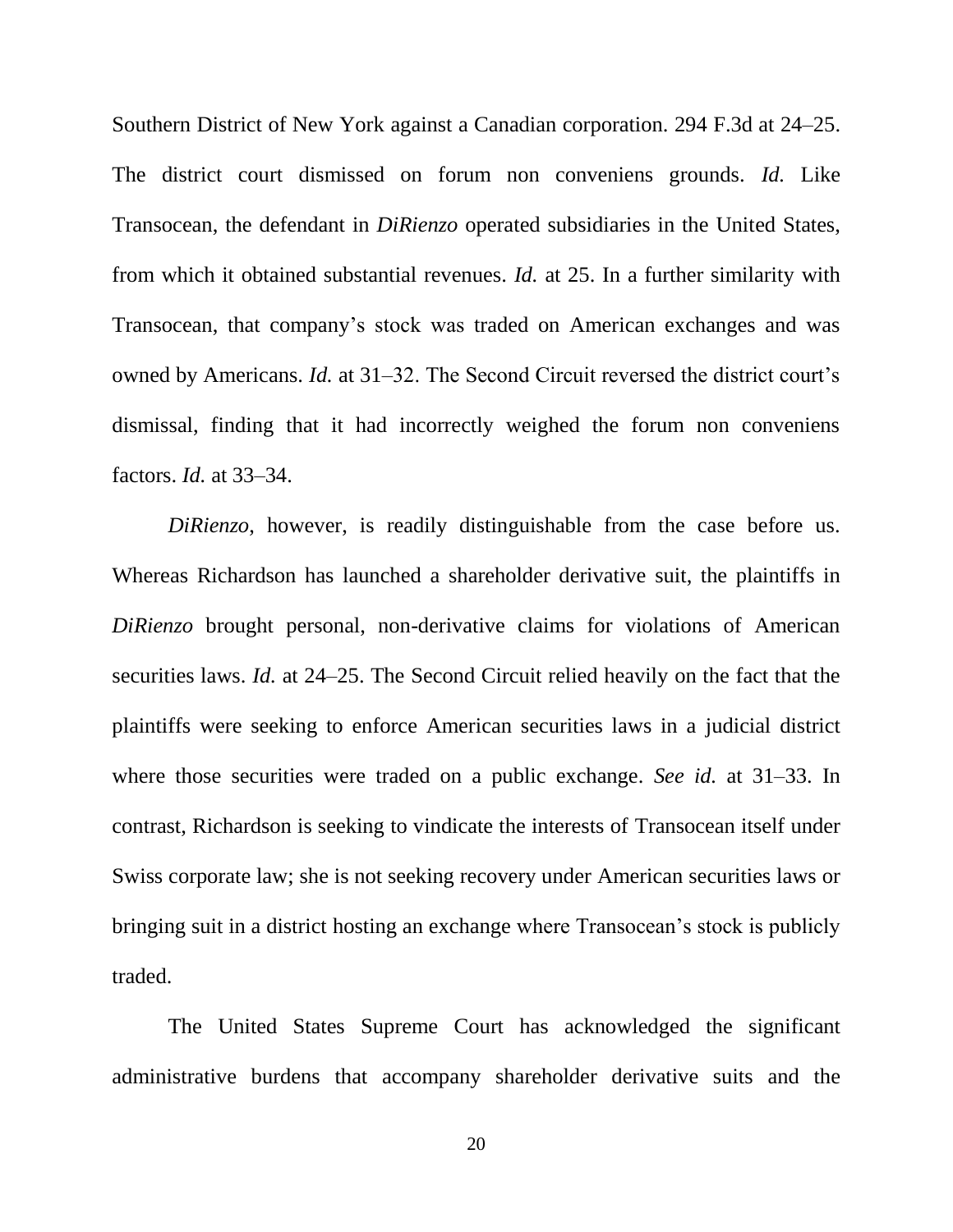relevance of those burdens to deciding questions of forum non conveniens. The

*Koster* Court wrote:

To entertain such an action places the forum in a position of responsibility toward the whole class which the plaintiff assumes to represent. To prevent collusive settlements and abuses, the Court must approve dismissal or compromise and often must give notice to the other potential plaintiffs, in this case to the other members and policy holders in whose behalf plaintiff sues and who have a right to be heard on the propriety of settlement. It also takes on the troublesome business of fixing allowances to counsel and accountants for the plaintiff payable out of the defendant corporation's recovery against other defendants. Thus, such a litigation brings to the court more than an ordinary task of adjudication; it brings a task of administration; and what forum is appropriate for such a task may require consideration of its relation to the whole group of members and stockholders whom plaintiff volunteers to represent as well as to the nominal plaintiff himself.

330 U.S. at 525–26, 67 S. Ct. at 832 (footnotes and citations omitted). Here, although Richardson showed that a majority of Transocean's stock is held by Americans, she did not posit that these stockholders had any peculiar relationship with Texas or Harris County. By way of contrast, although they are otherwise scattered across the globe, Transocean shareholders who opted to purchase stock in a Swiss company on the New York or Swiss exchange where it is traded, could be said to have a special relationship with courts in those jurisdictions.

### **B. Conflicts-of-law issues**

Richardson agrees with the directors that Swiss law would apply to her case. *See* TEX. BUS. ORGS. CODE ANN. § 21.562(a). She argues that it is nevertheless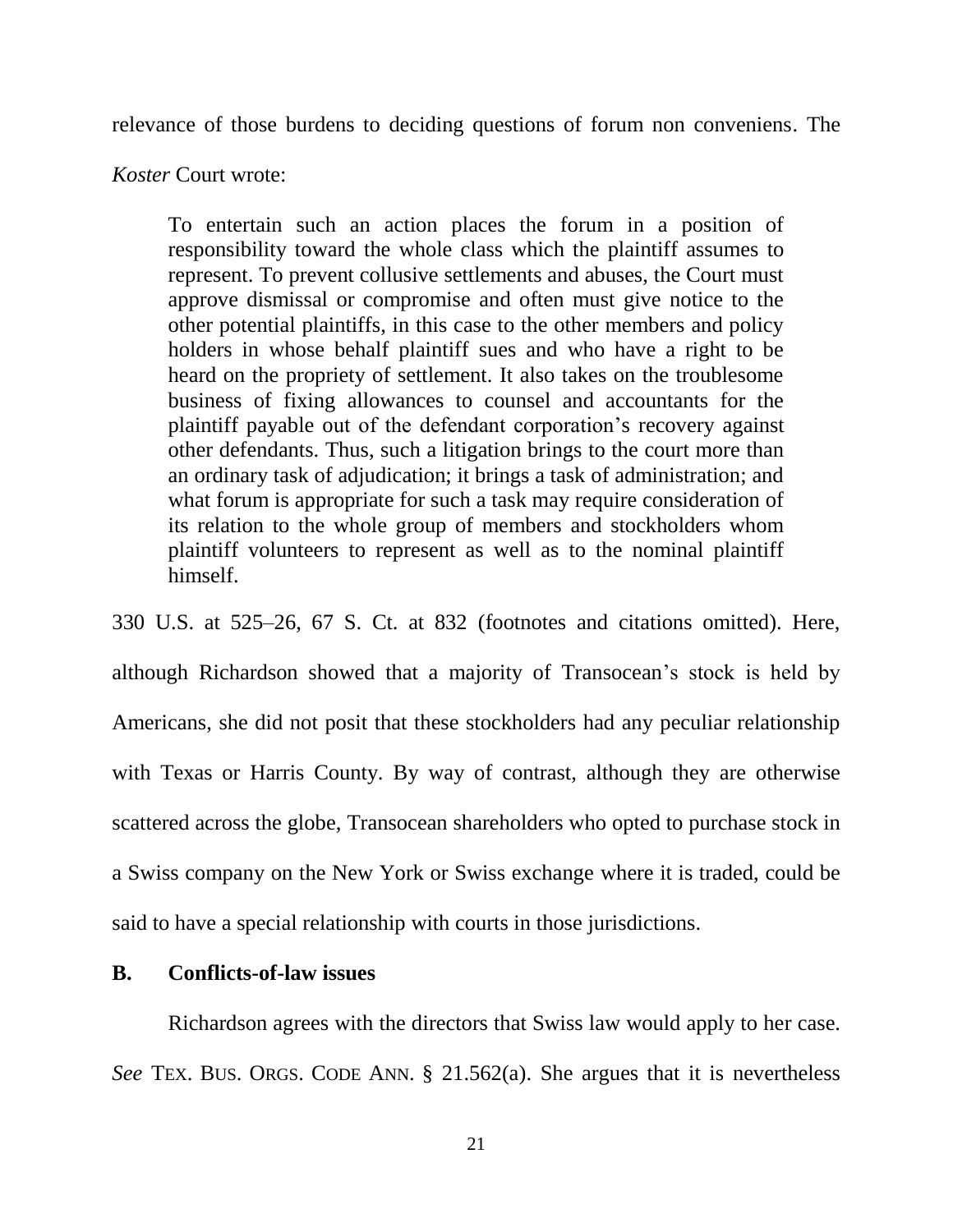within the trial court's capability to ascertain Swiss law in this case and that conflicts of law cannot, standing alone, dictate dismissal.

We agree that the need to apply foreign law alone cannot mandate dismissal, *see Piper Aircraft*, 454 U.S. at 260, 102 S. Ct. at 268 n.29, but it is still an appropriate factor in the trial court's forum non conveniens analysis. *See Gulf Oil*, 330 U.S. at 509, 67 S. Ct. at 843. The directors' expert on Swiss law, Professor Forstmoser, identified several obstacles to a Texas court correctly finding and applying Swiss law. Richardson's brief does not address these problems to show why the trial court could not have reasonably given them substantial weight along with other public interest factors favoring dismissal. *Cf. Vinmar Trade Fin., Ltd. v. Util. Trailers de Mex., S.A. de C.V.*, 336 S.W.3d 664, 679 (Tex. App.—Houston [1st Dist.] 2010, no pet.) (noting that the mere possibility that foreign law may ultimately apply has been treated a factor militating in favor of forum non conveniens dismissal).

As Professor Forstmoser explained, Switzerland is a civil-law jurisdiction with a code-based jurisprudence. Since it is a trilingual nation, every law is written in French, German, and Italian. The evidence presented to the trial court indicated that each language is considered authoritative, and a "careful interpretation of Swiss law may sometimes require consideration of the text in the three languages which may well differ in details." As in other civil-law nations, difficult questions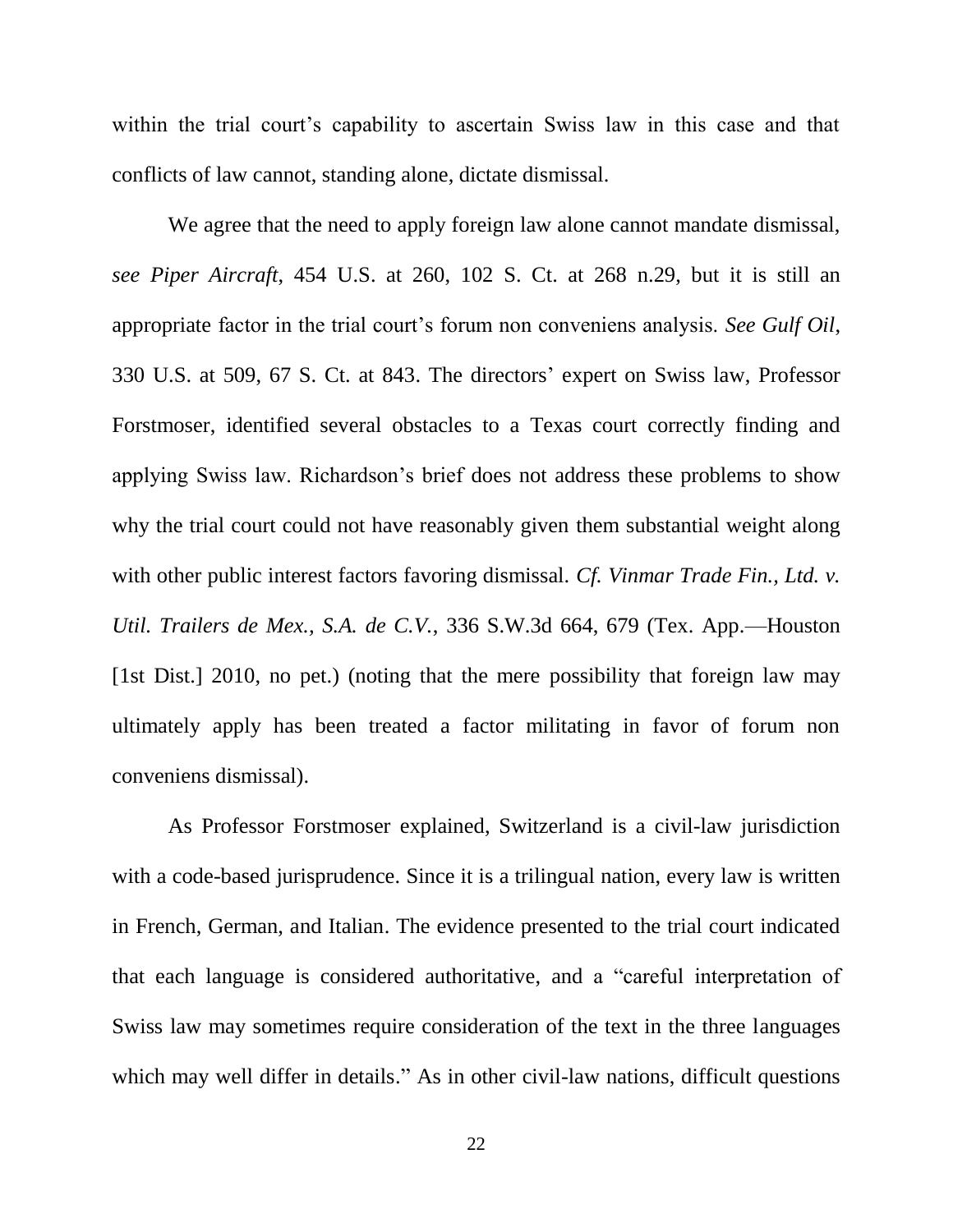of law are often decided by reference to scholarly articles. Past decisions of tribunals, while not without influence, lack the controlling force they possess in Texas. *See generally Doerr v. Mobil Oil Corp.*, 774 So. 2d 119, 128–29 (La. 2000) (discussing role of statute, precedent, and custom in civil-law system of Louisiana).

The professor identified a number of uncertainties in pertinent sectors of Swiss corporate law. While Switzerland recognizes shareholder derivative claims, there are few past decisions involving companies in good standing. Rather, most litigation has involved claims by creditors against insolvent or failing organizations. The professor was aware of only "a handful" of cases against publicly traded companies.

Professor Forstmoser recognized that directors of a Swiss company have a duty of care that may encompass Richardson's safety claims but cautioned that there have been no prior decisions construing the duty in the context of physical, operational safety. Instead, past claims have dealt with mismanagement of financial risks, such as failing to report overindebtedness to a judge.

Acknowledging that Richardson pleaded a diminution in Transocean's market value, the professor opined that, with some exceptions, damages generally cannot be recovered in a Swiss derivative suit for mere reductions in share price. Forstmoser also explained that Richardson's generalized accusations about the

23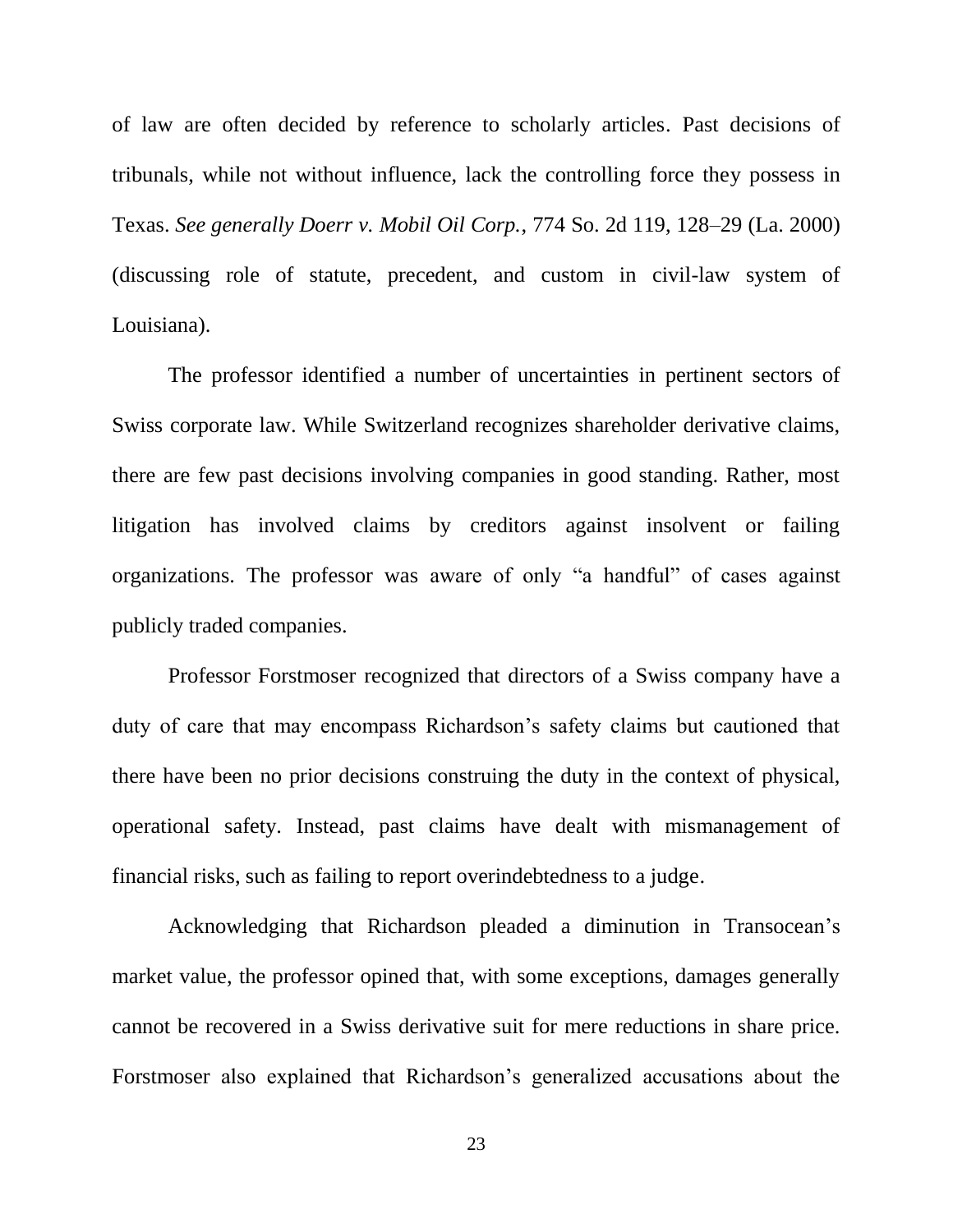behavior of the directors as a group would be inadequate under Swiss law. Before a Swiss director may be held liable, a causal connection between his acts or omissions and foreseeable harms suffered by the corporation must be established.

The professor's opinion also describes a doctrine in Swiss corporate law, the *decharge*, which allows the shareholders at a general meeting to release the directors from personal liability for actions in the previous year. In order for the release to cover specific conduct, the relevant facts must have been disclosed or widely known among the public. Shareholders who do not approve are afforded six months to file their claims. The record suggests there are close questions of Swiss law involved in determining which facts are considered disclosed or publicly known. The record does not disclose whether the shareholders of Transocean granted *decharge* during the relevant period.

In light of Professor Forstmoser's opinion, the record before the trial court did not merely disclose that a foreign country's law would apply, but it identified several specific challenges to the prospect of applying Swiss corporate law in Texas proceedings. The trial court reasonably could have concluded that problems in applying foreign law militated strongly in favor of dismissal under the public interest factors. *See Schertenleib v. Traum*, 589 F.2d 1156, 1165 (2d Cir. 1978) ("Swiss law appears to apply . . . . This necessitates the introduction of inevitably conflicting expert evidence on numerous questions of Swiss law, and it creates the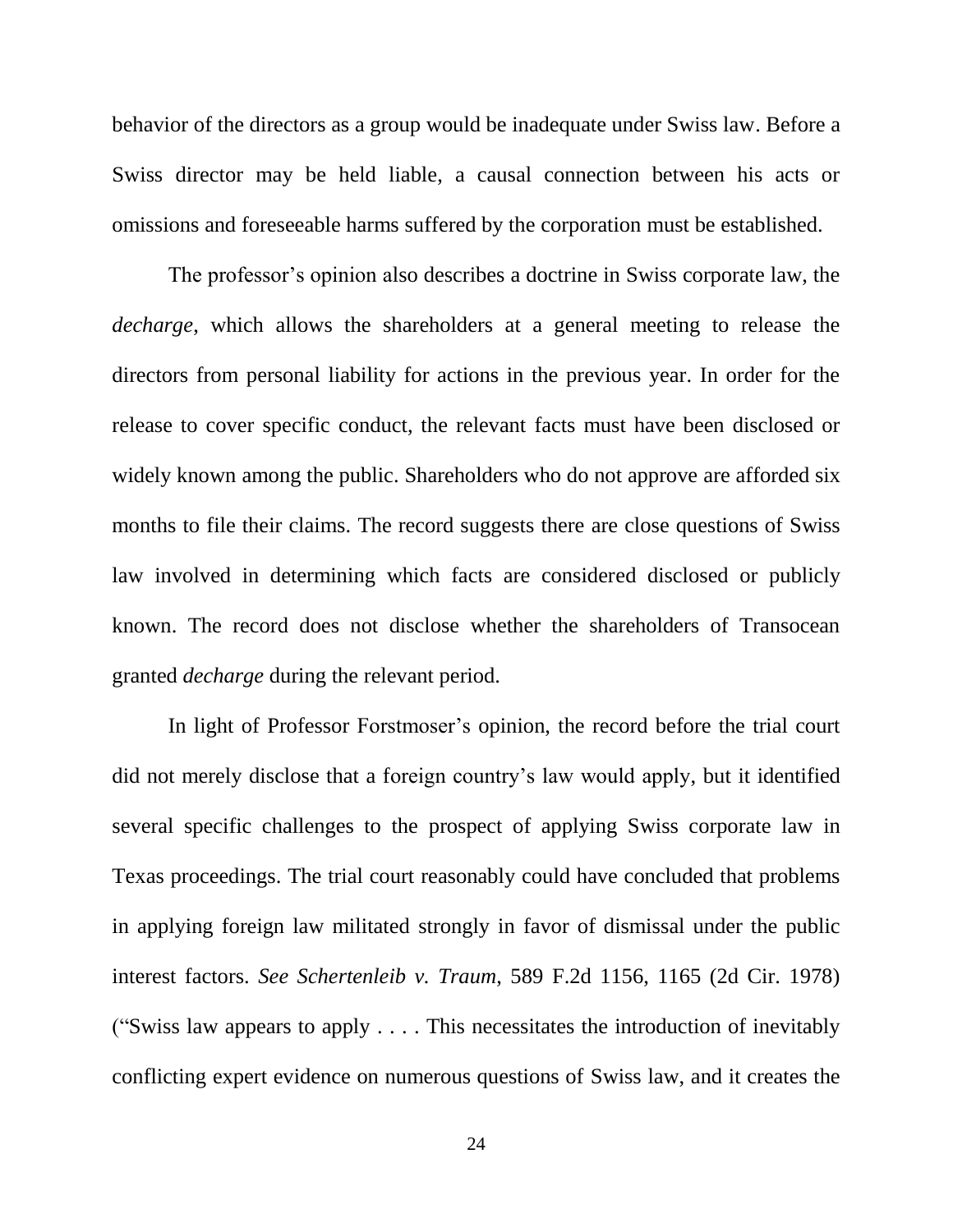uncertain and time-consuming task of resolving such questions by an American judge unversed in civil law tradition."); *McNutt v. Teledyne Indus., Inc.*, 693 S.W.2d 666, 668 (Tex. App.—Dallas 1985, writ dism'd) ("[T]he best of forums, in the sense of practiced skill at the applicable law and fullest availability of evidence and witnesses, will likely produce the best justice.").

#### **C. Balance of public-interest factors**

We conclude that the appellate record does not show that the trial court abused its discretion in weighing the public-interest factors. Given that Richardson's suit concerns the internal affairs of a Swiss corporation, that she failed to show that the company's stockholders have a particular connection with Texas, the administrative difficulties of managing a shareholder derivative suit, and the challenges of applying Swiss law in a complex, unsettled area, the trial court could have reasonably concluded that the public interest factors favored litigation in Switzerland. As was the case when it weighed the private interest factors, the trial court owed less deference to the choice of forum of a non-resident plaintiff bringing a shareholder derivative claim.